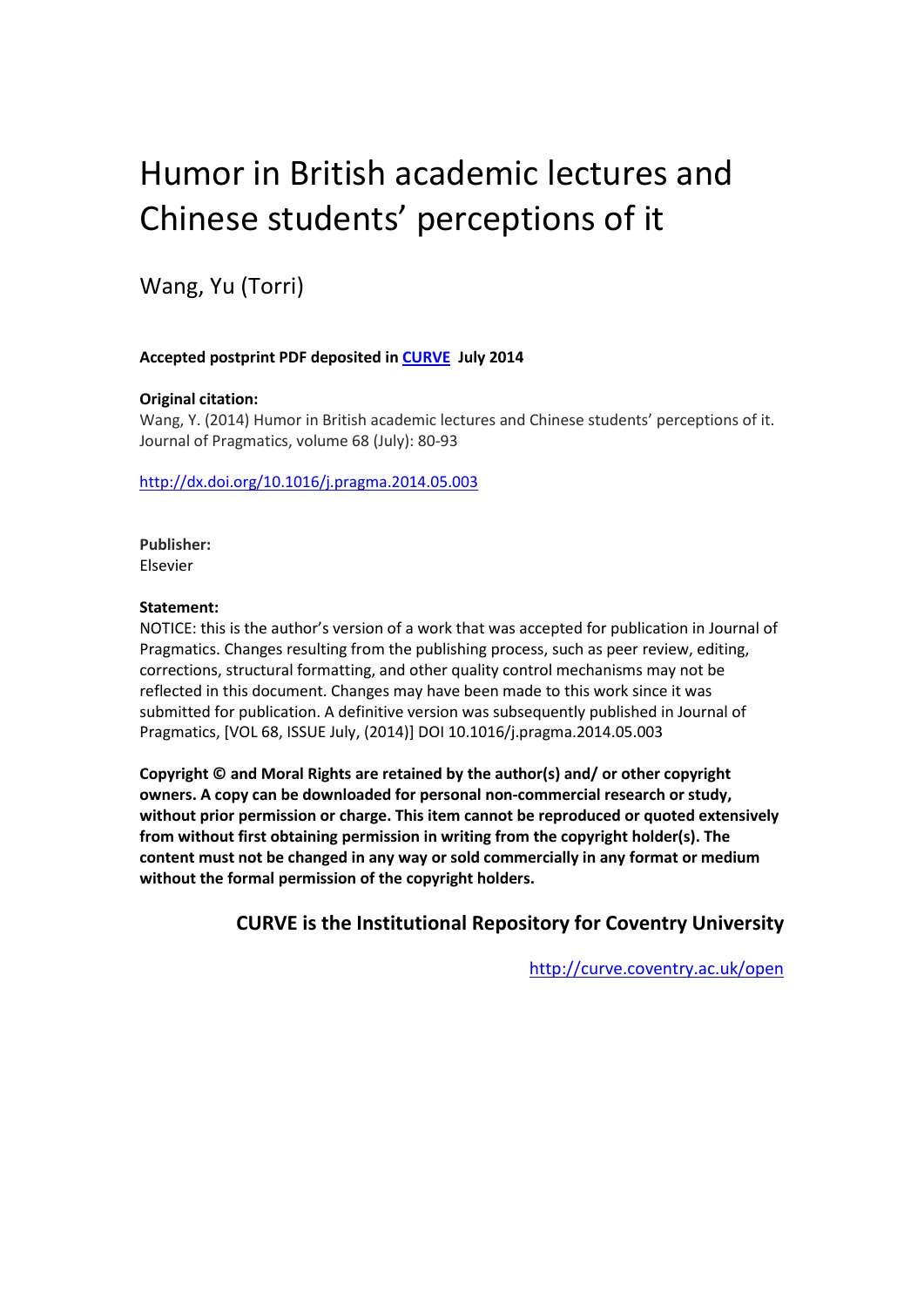### Abbreviations

- LT laughter tag
- HE humor episode
- RR respondent's report form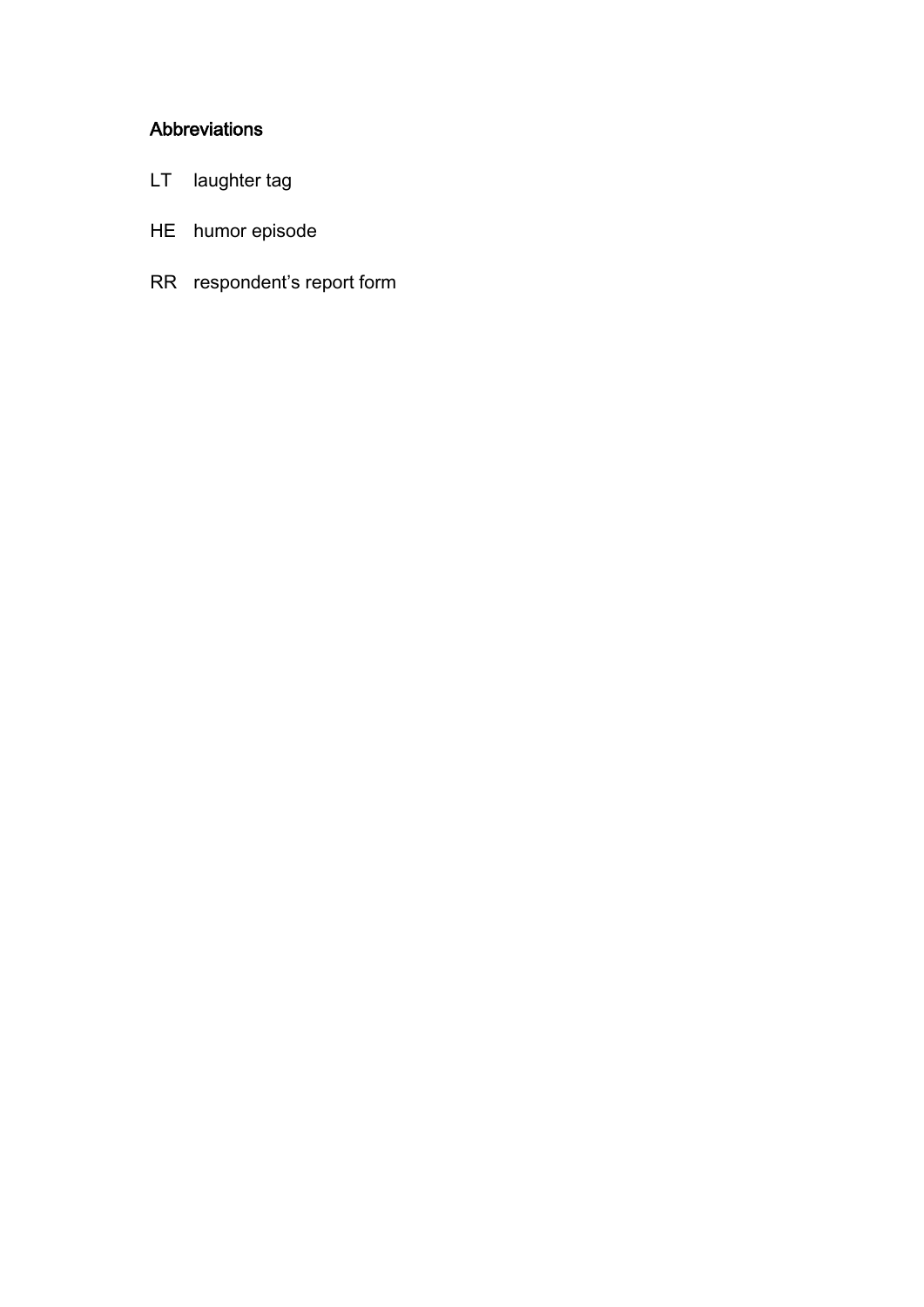# **1.** Introduction

A growing number of studies have investigated humor in intercultural academic contexts (Bell, 2005, 2007a, 2007b; Davies, 2003). Davies' work "highlight[s] the apparently arbitrary nature of idiomatic expressions, the difficulty of coping with interaction in the new language, and the general powerlessness of the language learner in a world of native speakers" (ibid.: 1361). Yet Bell reassures us that, despite her non-native participants' limited abilities with respect to humor in a second language, misunderstandings based on humor are rare and do not appear to cause interactional difficulties. Such studies derive their data from conversations in academic contexts, yet it is important to acknowledge that an important part of the academic experience for international students does not take this form. In comparison with conversation, communication in lectures is mostly asymmetric and is far less interactive. In the lecture context, students have far fewer means of controlling and shaping their interaction, thus humor may play a greater role than it assumes in the conversational interactions observed by Bell. In this study I explore the under-examined phenomenon of humor in intercultural academic lectures. Specifically, I focus on the experience of Chinese students, a cohort that has come to compose the largest international audience in British lectures.

## 1.1 Humor as paradoxical face-work

This paper mainly concerns the interpersonal functions of humor, so I begin by reviewing studies of this topic. Many linguistic studies reveal that humor may be used to carry out aggressive or contentious acts which are potentially face-threatening (Brown and Levinson, 1987), while simultaneously performing in-group rapport building and expressing affection (Boxer and Cortés-Conde, 1997; Eggins and Slade, 1997; Norrick, 2003; Partington, 2006). In addition, humor generates laughter from the audience, and as shared laughter is acknowledged to enhance in-group intimacy (cf. Jefferson et al., 1987), the positive face of the group members is benefited.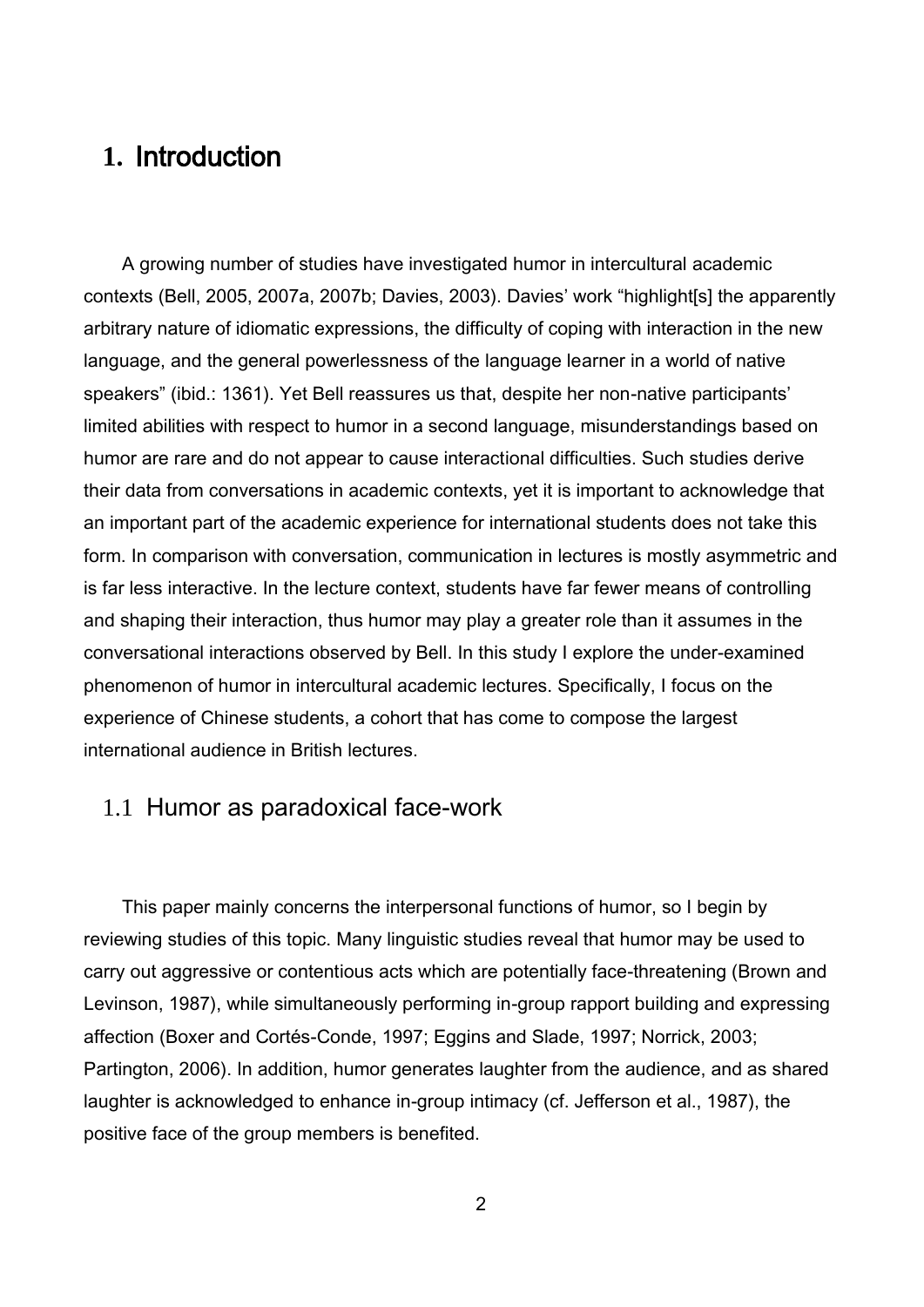Keltner et al. (2001:229) describe teasing as "an intentional provocation accompanied by playful markers that together comment on something of relevance to the target of the tease". Teasing is first of all provocative - it poses a potential threat to the targeted person's face if taken seriously. But teasing is also playful, and the playfulness is always marked. Much psychological and linguistic research has demonstrated that teasing is a way to display common values, and that rapport is built through sharing laughter and the message that the act of teasing communicates (Baxter, 1992; Eisenberg, 1986; Norrick, 1993). Teasing, therefore, is paradoxical:

Teasing criticizes yet compliments, attacks yet makes people closer, humiliates yet expresses affection.

#### Keltner et al. (2001)

Another typical example of humor playing paradoxical roles in interaction is selfdeprecation. Jefferson (1984) describes how laughter defuses seriousness in talk about troubles. In the case in which a speaker has incidentally trapped himself/herself into an awkward situation, the use of humor to generate laughter may be a skillful way to divert attention, defuse tension and bring the face-threatening situation to an end. One may also deprecate oneself in situations without potential face-loss. In this case, a verbal attack targeted at oneself implies the opposite, and consequently improves the speaker's face. Nesi (2012) gives an example of such self-deprecation in a university classroom: the lecturer makes fun of his/her long executive title in medical education in saying that the longer the title one has in a university, the less important one is (ibid.:85).

#### 1.2 Stance and face work in humor

All language uses are evaluative; as Volosinov points out "[t]here is no such thing as a word without evaluative accent" (1973[1929]: 103). Humor is always evaluative: it invokes the speakers' attitudes or stance towards certain objects, entities or propositions. Following Thompson, "evaluation" here is defined as "the indication of whether the speaker thinks that something (a person, thing, action, event, situation, idea, etc.) is good or bad"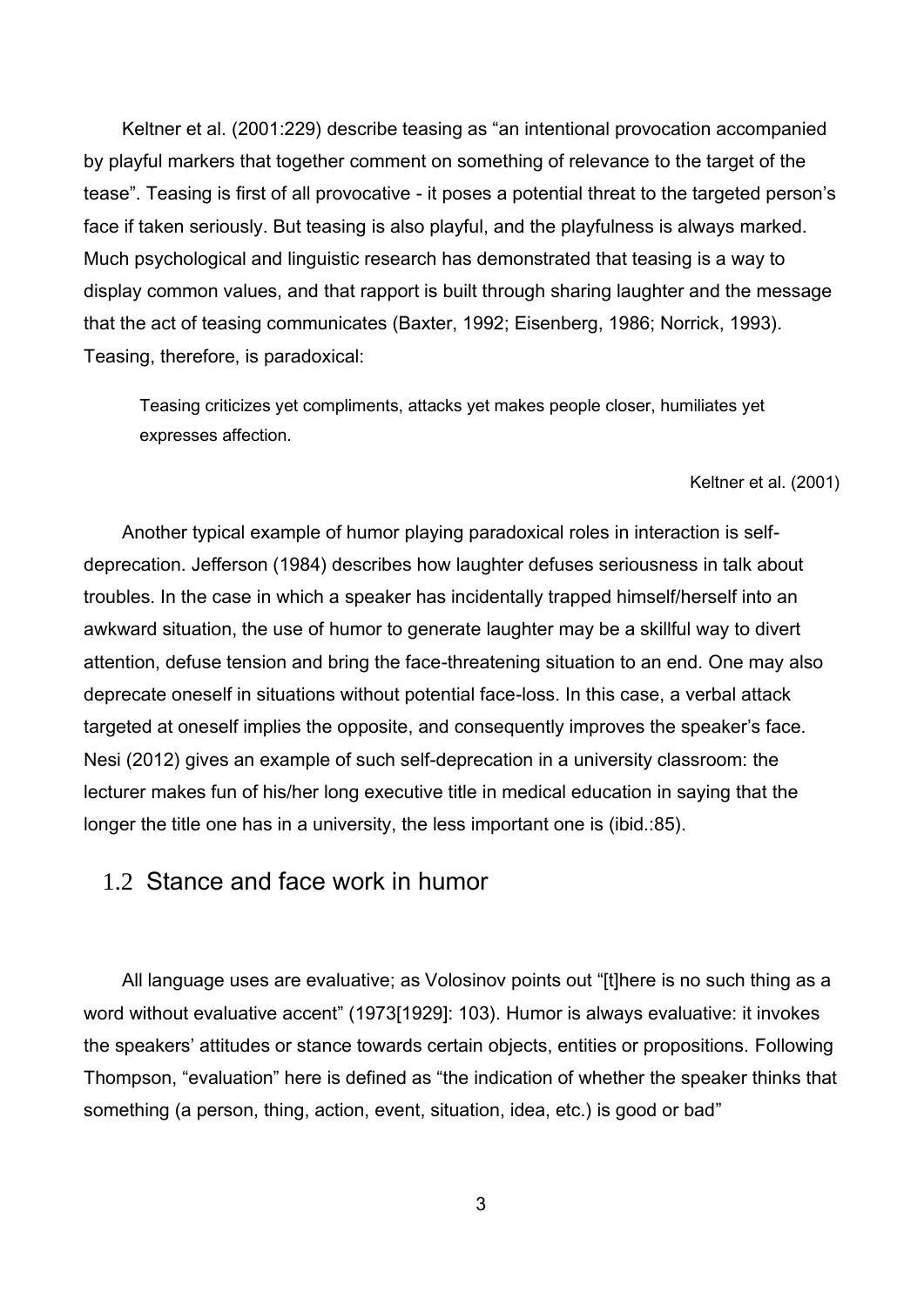(2013[1996]:80). The expression of evaluation, or stance1, in humor is interpersonal and is often implicitly expressed, e.g. in teasing and irony, reflecting the speaker's and listeners' shared awareness of the implied meaning. Kotthoff argues that irony "is a way of communicating an evaluation gap" (ibid.); the evaluation assigns to the entity a value on a continuous scale between the positive and negative poles. Kotthoff further notes that irony very often alludes to in-group knowledge, so it "allows us to re-affirm the in-group relations among friends" (2003:1390).

Eggins and Slade (1997) and Partington (2006) are amongst the few researchers to investigate humor in conversation, and its relation to evaluation. Eggins and Slade claim that humor is a semantic resource, and that humor devices including teasing, telling dirty jokes and funny stories can be applied to negotiate attitudes and alignments. Analyzing "laughter-talk" from White House press briefings, Partington shows that, in the case of irony, evaluative markers at lexical, grammatical and textual levels are exploited to reverse an evaluation of something that is initially expected to be either positive or negative (2006:195- 206).

Studies of language creativity, on the other hand, often have a strong focus on humor. Scholars in this field have foregrounded stance in their analysis; Maybin and Swann (2007), for example, propose a critical dimension to the analysis of creativity, arguing that creative language can be used to draw attention to evaluation taking place within the text and has "the potential for developed critique of social relations/positions and associated values" (ibid.: 513). Maybin and Swann use the example of reported speech to illustrate the critical properties of language creativity. In reported speech, we recycle other people's language, but endow the language with our own stance on top of that of the original speaker (also see Bakhtin, 1981[1935]; Tannen, 1989[2007]). A similar idea is elaborated in a recent paper by Park (2013) which argues that mimicry is a "stance-taking act" and is linguistic as well as social.

Comprehension of implied stance requires knowledge of the sociocultural meaning or

 $\overline{a}$ 

<sup>1</sup> Various labels have been used in the studies of evaluation in language including modality, evidentiality, affect, and hedging. Detailed overviews of these terms and their definitions are included in Hunston and Thompson (2000), Partington (2006:195-7) and Martin and White (2005:38-40). "Evaluation" and "stance" are used interchangeably in this paper.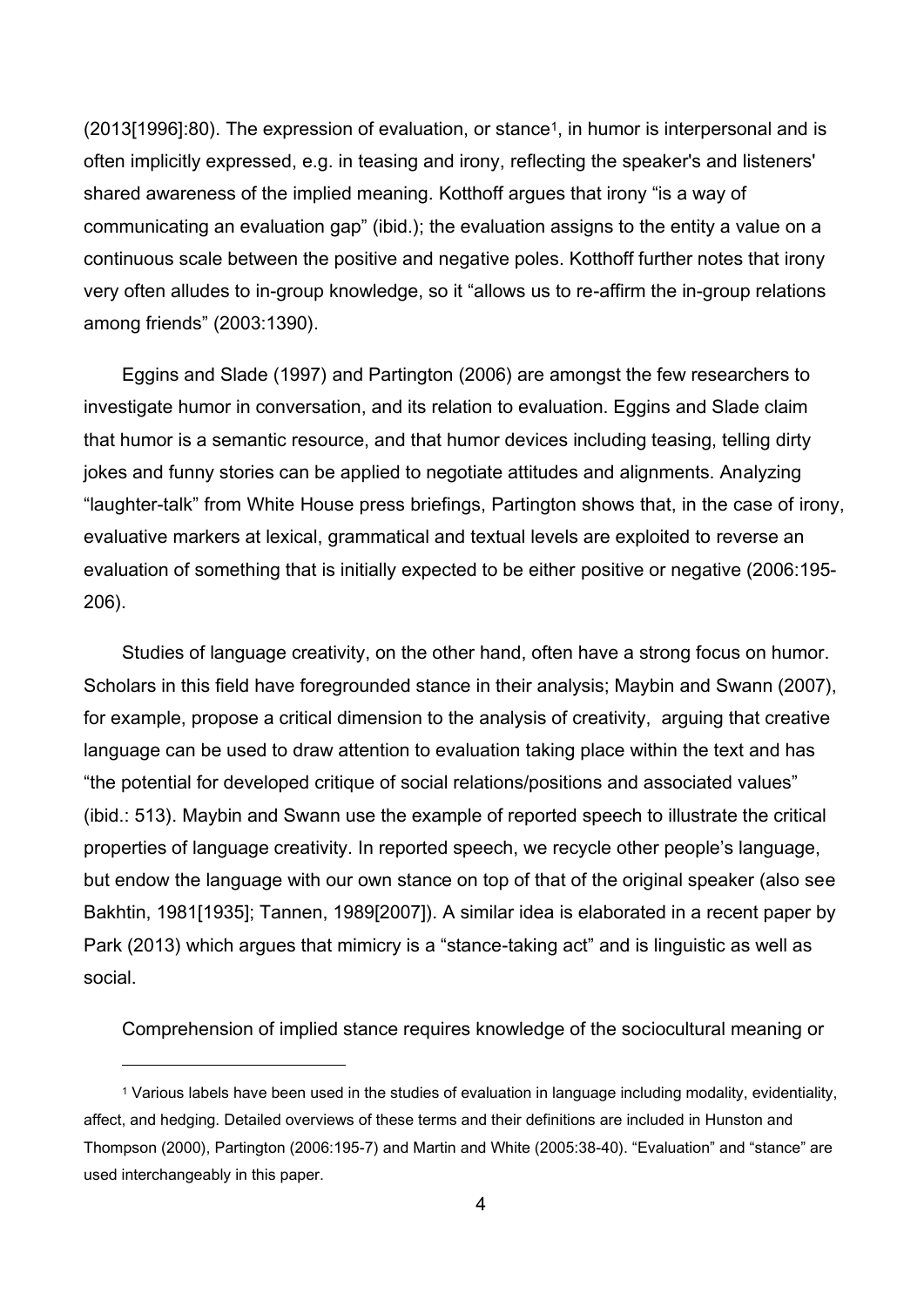values it invokes. Repression-related humor is a typical example of humor that implies sociocultural values: under certain social norms, the individual's freedom is repressed; joking about the repression becomes an acceptable way to release the tension and awkwardness which may otherwise build up (Freud, 1928, 1960 [1905]). Raskin (1985:23) describes repression-related humor as "chafing at restraints". It is exemplified in jokes about sex and politics, which have different implications in different societies and at different periods of time. Understanding of stance in humor entails the speakers' and listeners' shared awareness of these sociocultural values, and hence may contribute to ingroup positive face.

#### 1.3 Humor in lectures

Humor in academic lectures has been widely studied, especially in the fields of communication studies and psychology in the US, and this has resulted in a variety of taxonomies of lecture humor types (e.g. Bryant et al., 1980; Frymier et al., 2008; Wanzer and Frymier, 1999; Wanzer et al., 2006). In the field of applied linguistics, Lee (2006) uses data from the Michigan Corpus of Spoken English (MICASE) to show that laughter is frequent in American academic speech, including lectures. He proceeds to speculate about how this might affect international students. None of the above studies adopts an intercultural approach, however, unlike Flowerdew and Miller (1996), who collected data from a Hong Kong university in which intercultural teaching took place. Flowerdew and Miller noticed discrepancies in the perceptions of humor between students and lecturers, with the potential for cross-cultural misunderstanding: "[l]ecturers, on the one hand, may be perceived by their students as lacking in human warmth, and students, on the other hand, may be perceived by their lecturers as unresponsive." (ibid.: 137).

The only published study of humor in a British academic context is Nesi (2012). Nesi draws data from the British Academic Spoken English (BASE) corpus to explore the forms and functions of laughter in lectures. The study evidences the prevalence of face-work humor in British lectures, as lecturers in BASE are found to tease their students frequently. Nesi also identifies "lecturer self-deprecation" to be a frequent type of humor in BASE, used to "signal modesty and approachability" and hence enhance rapport between students and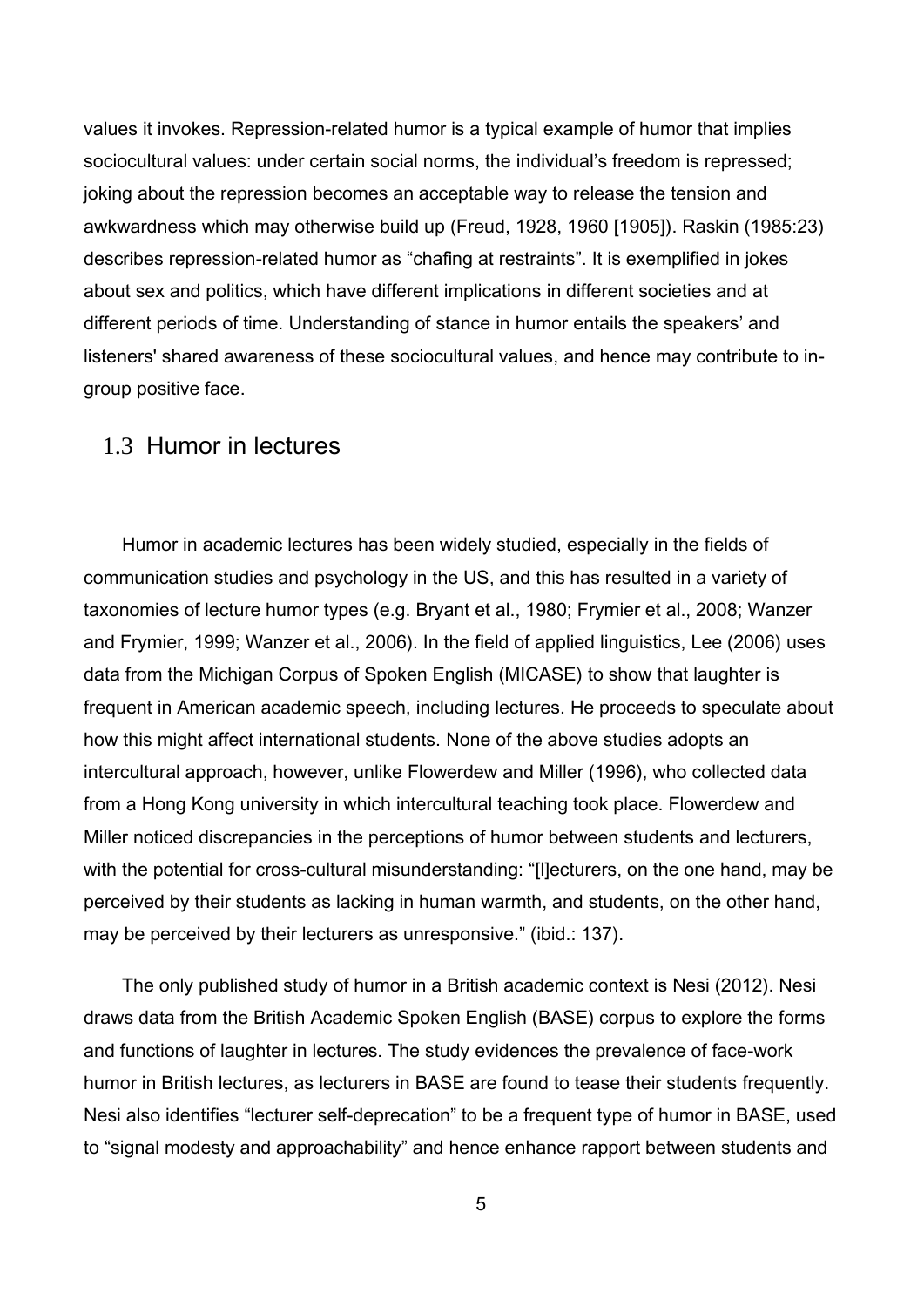lecturers. In general, Nesi believes that lecturers provoke laughter in class to maintain social order, build rapport and release tension/anxiety.

Another interesting revelation by Nesi (2012) involves different practices of humor in lectures recorded in BASE and MICASE. Lecturers in the BASE corpus often allude to students as being heavy drinkers and party-lovers, but this image is not evoked by the lecturers in the laughter events in MICASE. She attributes this difference in part to the fact that the legal drinking age is higher in Michigan, where the American data was collected, but it also seems that there are differences in the widely-accepted "scripts" for student behavior in the two countries (Nesi 2012:84). Nesi argues that the use of humor in lectures is culture-specific, and calls for further academic attention to the implications of humor in intercultural teaching and learning.

## 1.4 Chinese students' experiences of humor in Britain

Many British scholars have investigated and reported the difficulties Chinese students face in their daily and academic life (Cortazzi and Jin, 1997; Edwards and Ran, 2006; Edwards et al., 2007; Liu, 2009; Spencer-Oatey and Xiong, 2006). In these investigations, academic matters such as understanding lectures, adapting study skills and studentteacher relationships have been identified as the biggest source of difficulty for Chinese students. Another repeatedly reported issue regarding Chinese students in Britain is that they experience much less intercultural interaction with native speakers than they expect (Edwards and Ran, 2006; Gu, 2009; Robson and Turner, 2007; Spencer-Oatey and Xiong, 2006; Tian and Lowe, 2009).

Humor in English, on the other hand, is only mentioned in three investigations, and is done so only in passing. Tian and Lowe (2009) researched the experiences of Chinese students at a number of British universities, using mixed methods of data collection such as audio diaries, interviews and emails. They report one Chinese student describing his/her experience of not understanding humor in lectures and feeling alienated by this: "[i]n lectures, British students always told some jokes that we couldn't understand. At that time I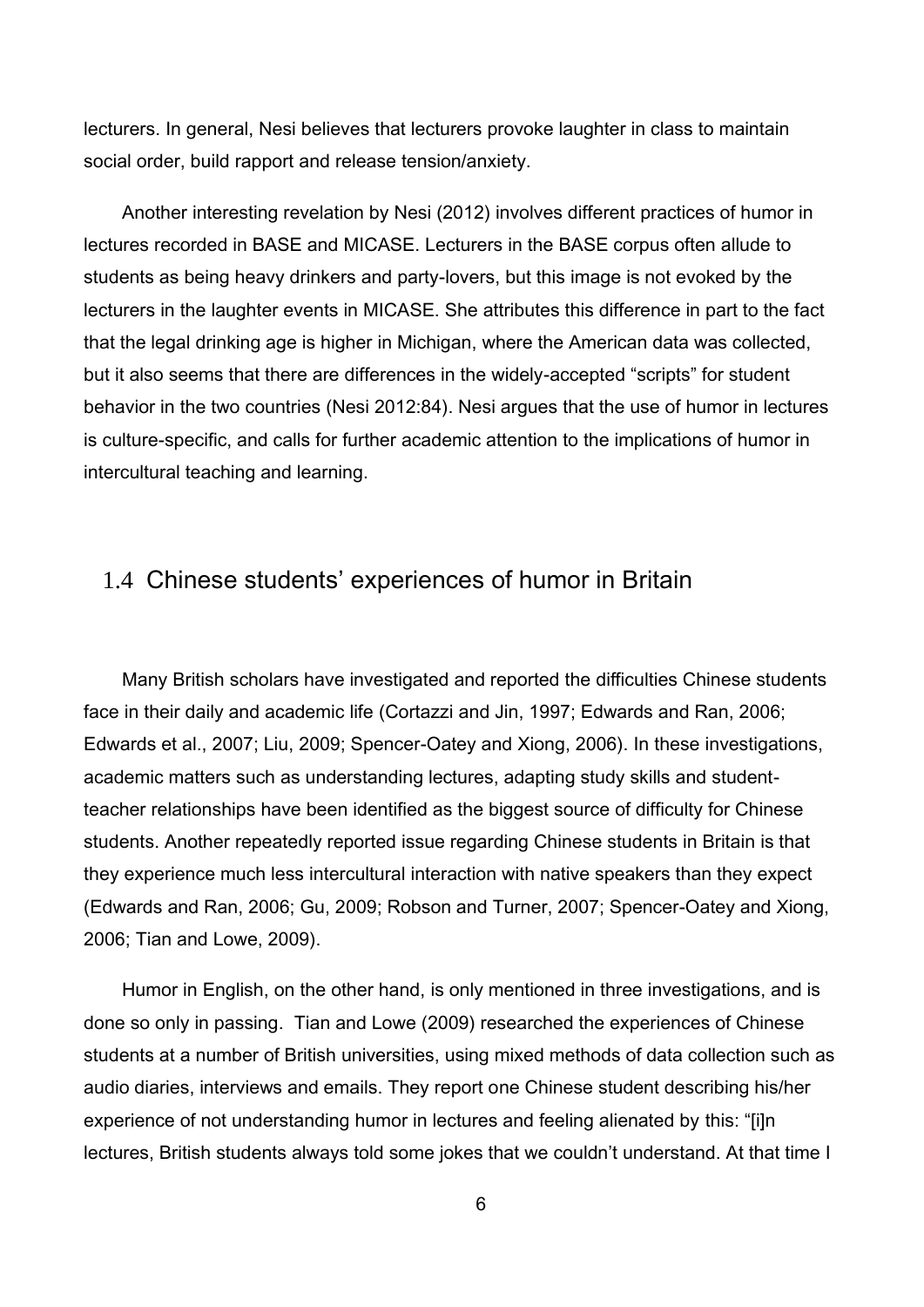felt as if I was watching TV. They were playing and I was watching" (ibid.:665). In another investigation, Liu (2009) conducted focus group discussions with Chinese students studying International Marketing Strategy at a British university. One participant remarked, on the subject of lectures, that Chinese students would not understand "the subtlety of […] jokes" by their tutors, who should therefore not use humor and should stick with simple language (ibid.:36). Finally in Spencer-Oatey and Xiong's (2006) study, the Chinese respondents were asked to rate the level of difficulty and importance of pre-set items of cultural adjustment. The respondents rated "understanding jokes and humor in English" as the most difficult item, although they did not consider this to be important compared to academic issues. Spencer-Oatey and Xiong do not explain why humor was regarded as difficult but relatively unimportant by the Chinese participants.

Despite being a recurring issue in students' accounts of their overseas experience, Chinese students' perceptions of humor in British academic contexts have yet to be systematically explored. Without such knowledge, it is hard to assess how such humor influences their life and study overseas. My research therefore aims to address this gap by eliciting, collecting and analyzing Chinese students' accounts of humor in British academic lectures.

# **2.** Methods

 $\overline{a}$ 

This study triangulates new data with an existing data set, the BASE corpus.

#### 2.1 The BASE data

The BASE corpus<sup>2</sup> contains 160 lectures distributed evenly across four disciplinary

<sup>2</sup> BASE was developed at the Universities of Warwick and Reading under the directorship of Hilary Nesi and Paul Thompson. Corpus development was assisted by funding from BALEAP, EURALEX, the British Academy and the Arts and Humanities Research Council. The corpus is available from the Oxford Text Archive [http://ota.ox.ac.uk/hearders/2525.xml.](http://ota.ox.ac.uk/hearders/2525.xml) See also [www.coventry.ac.uk/base](http://www.coventry.ac.uk/base) .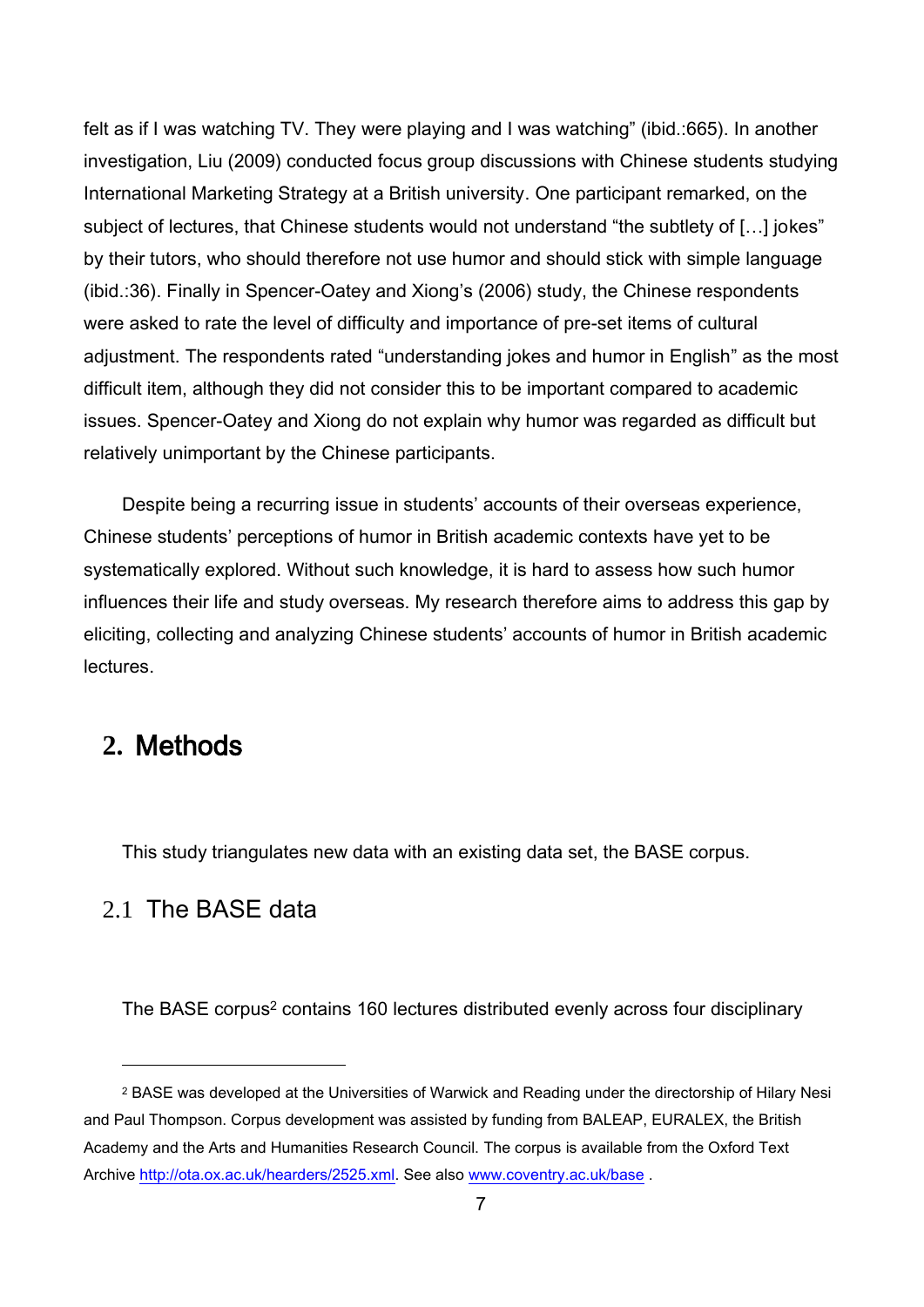groups: Arts and Humanities, Social Sciences, Physical Sciences, and Life and Medical Sciences. Ninety-five BASE lectures are video recorded and 65 are audio recorded; all the recordings have been transcribed. In the transcripts, repeated (iterated) laughter is tagged as "laughter" and non-iterated laughter is tagged as "laugh". The mark-up also distinguishes the producer(s) of the laughter, i.e. the lecturer, one or more member(s) of the audience, and the lecturer together with some of the audience (Nesi, 2012); the majority of "laughter" tags are shared by the lecturer and/or students, whereas almost all "laugh" is produced by individual lecturers. With the purpose to identify humor that had more likely been recognized by the audience, initially, "laughter" tags (LTs) in the BASE transcripts were regarded as cues of humor in my study. Using Wordsmith 5.0, 1114 LTs were located in the 160 lectures in BASE. These LTs are spread unevenly across the lectures: the top ten lectures contain over 40% of the overall LTs, but the majority of lectures have only one to five LTs each. An approximately equal number of samples were obtained from both groups of lectures, i.e. the top ten lectures and those with one to five LTs, making the final total 327 LTs in 58 lectures.

Of course, laughter is not always the result of humor. Glenn (2003) identifies many other stimuli for laughter, including socializing, nervousness, and embarrassment. To identify LTs that are mostly likely to be humor-related, I undertook a detailed review of the contexts in which they occurred, referring to the transcripts and the relevant video recordings, where available. In addition, following scholars such as Attardo (2003, 2005, 2008) and Widdowson (2008), who stress pragmatics in the analysis of humor, this study regards the violation of Grice's (1975) maxims as an indication of humorous intent. Through close analysis I was able to identify LTs which were very likely to be humor related. By combining adjacent LTs together with their contexts, 157 episodes were obtained. These are referred to in this paper as "humor episodes" (HEs).

BASE provided a large amount of lecture data for initial scrutiny for the purpose of this study. In the 157 HEs I identified, there are frequent instances of the lecturer teasing the students, joking about a third party, or self-deprecating. These types of humor are also discussed in Nesi (2012). Furthermore, story-telling is also frequent in the HEs and has important interpersonal functions (see Alsop et al. 2013 for an in-depth review of storytelling in a corpus of engineering lectures). These four types of humor are the focus in the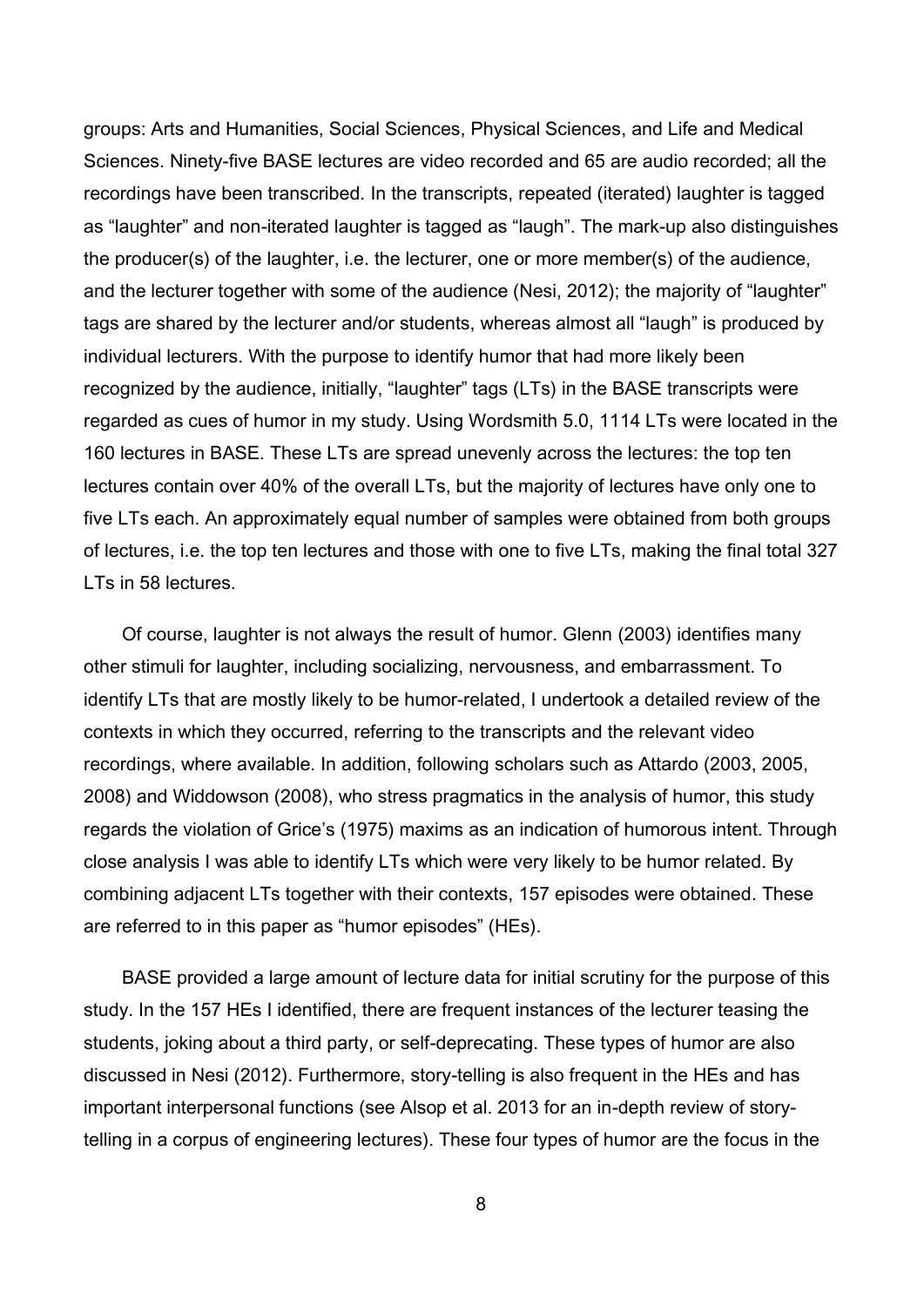remaining parts of the paper.

### 2.2 Additional lecture data

As Adolphs and Carter (2007) point out, a full understanding of recorded communication would require knowledge of both verbal and non-verbal elements such as facial expressions, gestures, postures, and the layout of the recorded setting. Non-verbal elements are undoubtedly important to the understanding of humor in communication. However, as Adolphs and Carter also point out, capturing and defining non-verbal features are immensely complex. BASE was not originally developed for investigations of humor, so its limitations in my study were evident. The BASE transcripts record a certain number of non-verbal events, but they are sometimes incomplete. Some of the speech surrounding LTs was marked as unintelligible, and in places the lack of non-verbal information made it impossible to tell whether LTs were humor-related or not. Moreover, only 95 out of the 160 lectures in BASE have video recordings, so problems of interpreting non-verbal elements remain for the majority of the data. Another shortcoming of BASE is the inadequate participant information. The BASE headers provide background information including the name and gender of the lecturer, the subject and department of the lecture, and the type and number of the audience. However, the participants' ages, ethnicities, and educational backgrounds, and information about the degree of intimacy between participants, considered as variables of humor in Hay (1995), are missing.

For the purposes of my study, I therefore carried out further data collection. Thirteen hours of academic lectures were audio-recorded in two university departments. The lectures were delivered by seven lecturers, three in an applied linguistics department and four in a business school. [Table 1](#page-10-0) is a summary of the lectures. Students in the first four lectures were predominantly international, whereas there were far more native/EU than international students in the other lectures. There were at least two Chinese students in the audience in each lecture.

| Lecturer Module |                            | No. of students Student level |    |
|-----------------|----------------------------|-------------------------------|----|
| 1 Andy          | <b>Applied linguistics</b> | $20+$                         | MA |
| 2 Andy          | Spoken English             | 30                            | МA |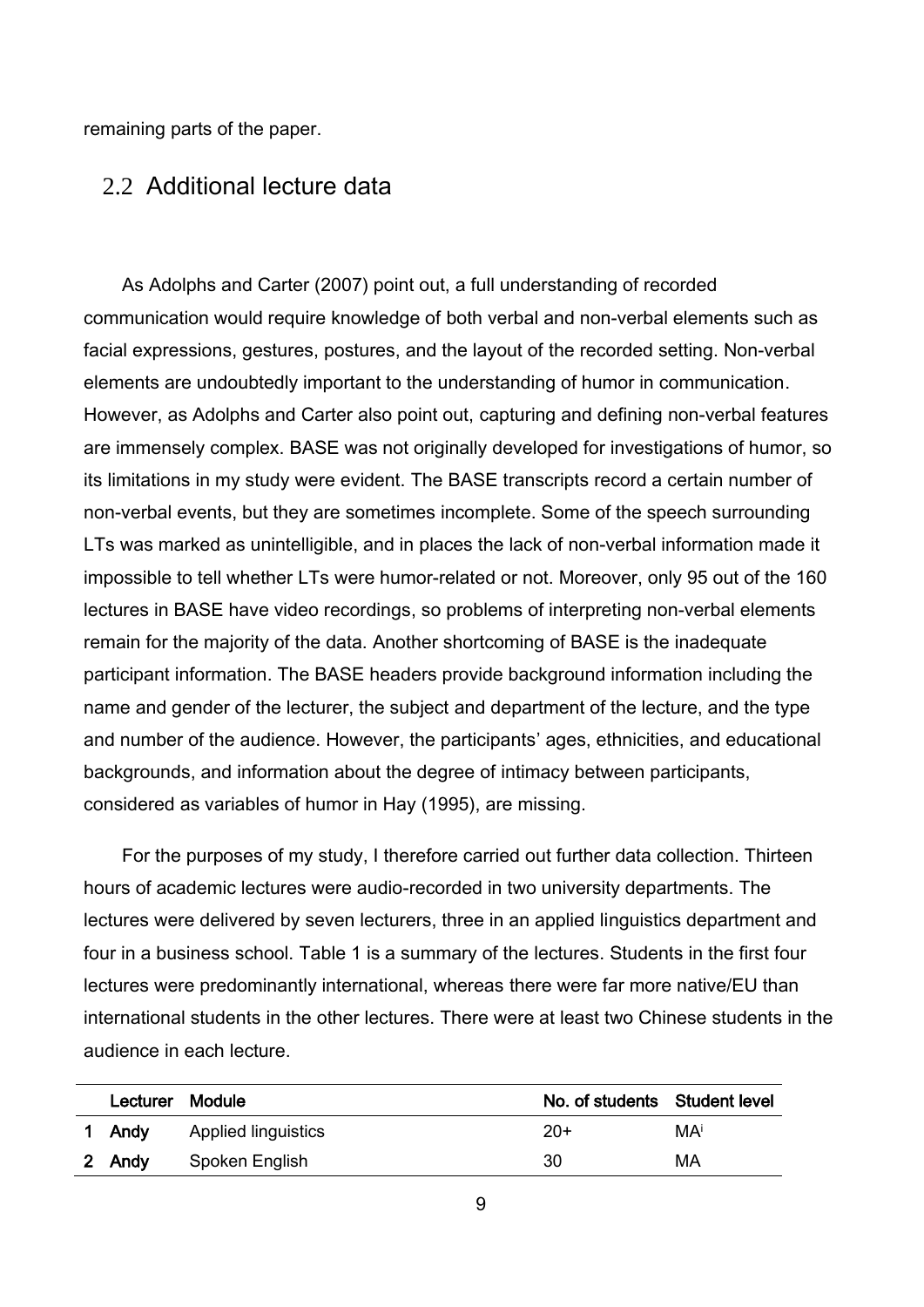|   | Lecturer    | Module                                     | No. of students Student level |              |
|---|-------------|--------------------------------------------|-------------------------------|--------------|
| 3 | Amy         | Psychology of language classroom practices | 100                           | <b>MA</b>    |
|   | John        | Introduction to ELT                        | 60                            | <b>MA</b>    |
| 5 | Deep        | Asian Business & Global Challenge          | 28                            | PGii         |
|   |             |                                            |                               |              |
| 6 | <b>Eric</b> | International Business                     | 14                            | <b>UGili</b> |
|   | <b>Eric</b> | International Business                     | 300                           | UG           |
| 8 | Lynn        | <b>Marketing Communication</b>             | 48                            | MBAiv, MScv  |
| 9 | Paul        | International Marketing                    | 12                            | MBA, MSc     |

Table 1 Additional lectures recorded by the researcher

<span id="page-10-0"></span>iMA- Master; iiPG- postgraduate; iiiUG- undergraduate; ivMBA- Master of Business Administration; vMSc- Master of science

Since I attended the lectures and communicated with the lecturers and some of the students, much more participant information was obtained. I also had the opportunities to observe the level of intimacy between these participants, which might influence how they perceived humor in the lectures. Furthermore, on-site notes were taken to record brief information of what I perceived to be instances of humor including those that did not generate audible responses from the students. Such information involved mainly non-verbal elements, e.g. the lecturer's facial expressions, body movements, and gestural deixis referring to the PowerPoint presentation, handouts or someone in the audience; paralanguage such as the lecturer's whistling and the audience's laughter was also noted; so were prosodic features such as a change of accents. When listening to the audio recordings of the lectures, more paralinguistic and prosodic cues of humor were noticed. Some instances such as irony entail violation of Grice's Maxims but no obvious non-verbal, paralinguistic or prosodic cues of humor. In these cases, my knowledge of the context helped to identify the lecturer's intent to be humorous. In total, 171 HEs were identified and transcribed in these lectures. Teasing, joking about a third party, self-deprecation and storytelling emerged again as the most common types of humor.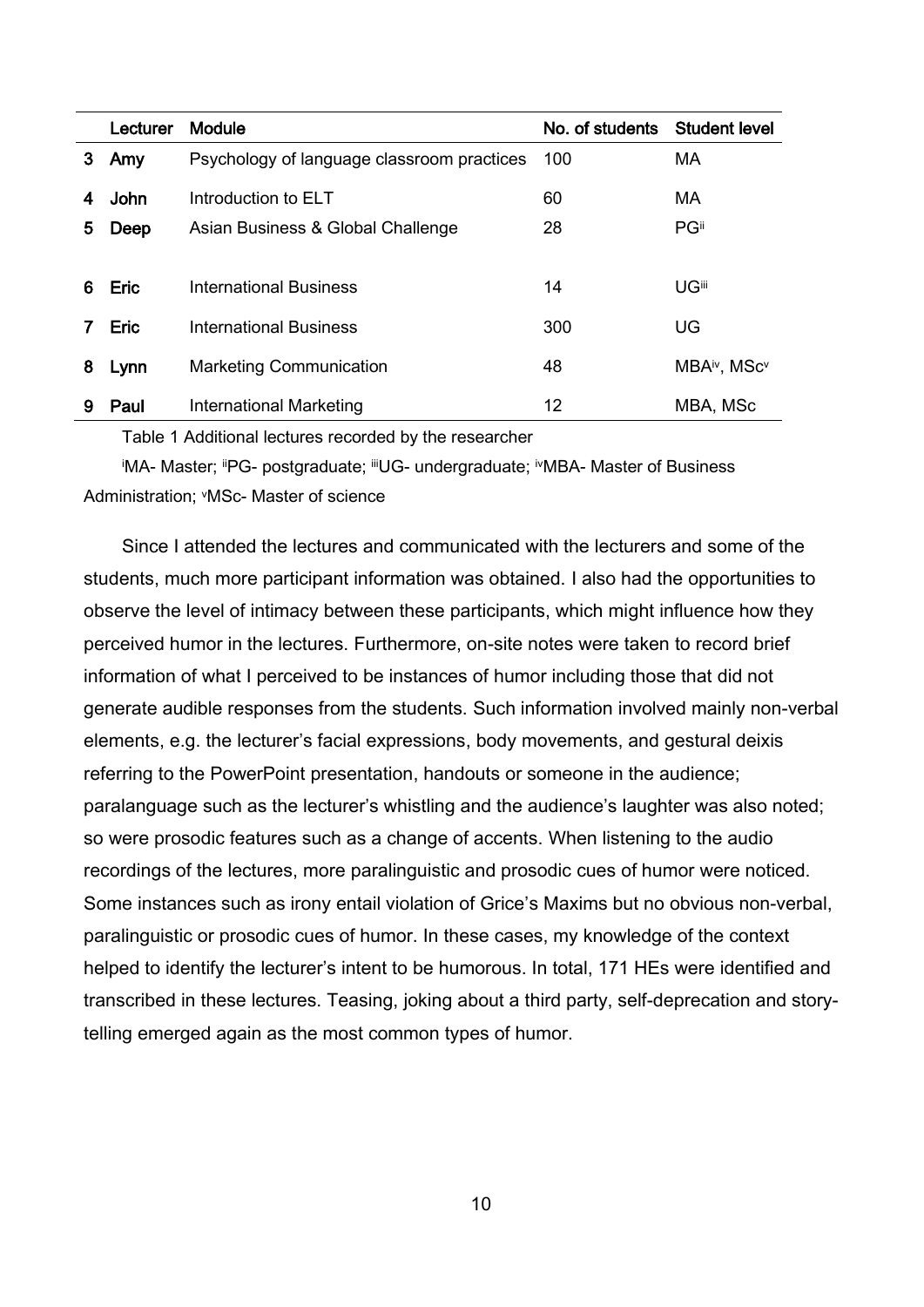## 2.3 Audio playback, interviews and group discussions

To create the materials for my research I identified 10 HEs, taken from five of the lectures I recorded myself, which represented common types of humor in both BASE and my own data. Four of these HEs triggered audible laughter from the audience (see HEs with asterisks in Table 2), whereas the other six did not. Chinese students were recruited from the lectures I recorded to take part in some playback and discussion sessions. In each of these sessions, the participants listened to two or more selected extracts from the lecture(s) they had attended (see Table 2). After each extract, they were asked to write down their answers individually on a respondent's report form (an "RR" form, see Appendix B). The questions on the RR forms were primarily designed to elicit the participants' accounts of humor. After the playback and completion of RR forms, the participants were interviewed. Before the interviews, groups of participants were permitted to discuss amongst themselves the answers they had given on the RR forms.

| <b>Extract</b> |                       | Lecturer | <b>Discipline</b> |              |            |                       | Group |     |            |     |
|----------------|-----------------------|----------|-------------------|--------------|------------|-----------------------|-------|-----|------------|-----|
|                |                       |          |                   |              |            | (no. of participants) |       |     |            |     |
|                |                       |          |                   | $\mathsf{A}$ | B          | C                     | D     | Е   | F          | G   |
|                |                       |          |                   | (6)          | (5)        | (6)                   | (4)   | (2) | (5)        | (2) |
| $1^*$          | Story-telling         | Amy      | Applied           | $\sqrt{ }$   | $\sqrt{ }$ |                       |       |     |            |     |
|                |                       |          | linguistics       |              |            |                       |       |     |            |     |
| $\overline{2}$ | Teasing               | Amy      | Applied           | $\sqrt{ }$   | $\sqrt{ }$ |                       |       |     |            |     |
|                |                       |          | linguistics       |              |            |                       |       |     |            |     |
| $3^*$          | Teasing               | Andy     | Applied           | $\sqrt{ }$   | $\sqrt{ }$ |                       |       |     |            |     |
|                |                       |          | linguistics       |              |            |                       |       |     |            |     |
| $4^*$          | Self-deprecation      | Andy     | Applied           | $\sqrt{ }$   | $\sqrt{ }$ |                       |       |     |            |     |
|                |                       |          | linguistics       |              |            |                       |       |     |            |     |
| 5              | Joking about someone; | John     | Applied           | $\sqrt{ }$   | $\sqrt{ }$ |                       |       |     |            |     |
|                | Story-telling         |          | linguistics       |              |            |                       |       |     |            |     |
| $6\phantom{1}$ | Joking about someone; | Eric     | <b>Business</b>   |              |            | $\sqrt{}$             |       |     |            |     |
|                | Story-telling         |          |                   |              |            |                       |       |     |            |     |
| $\overline{7}$ | Teasing               | Eric     | <b>Business</b>   |              |            | $\sqrt{ }$            |       |     |            |     |
| $8*$           | Self-deprecation      | Eric     | <b>Business</b>   |              |            |                       |       |     | $\sqrt{ }$ |     |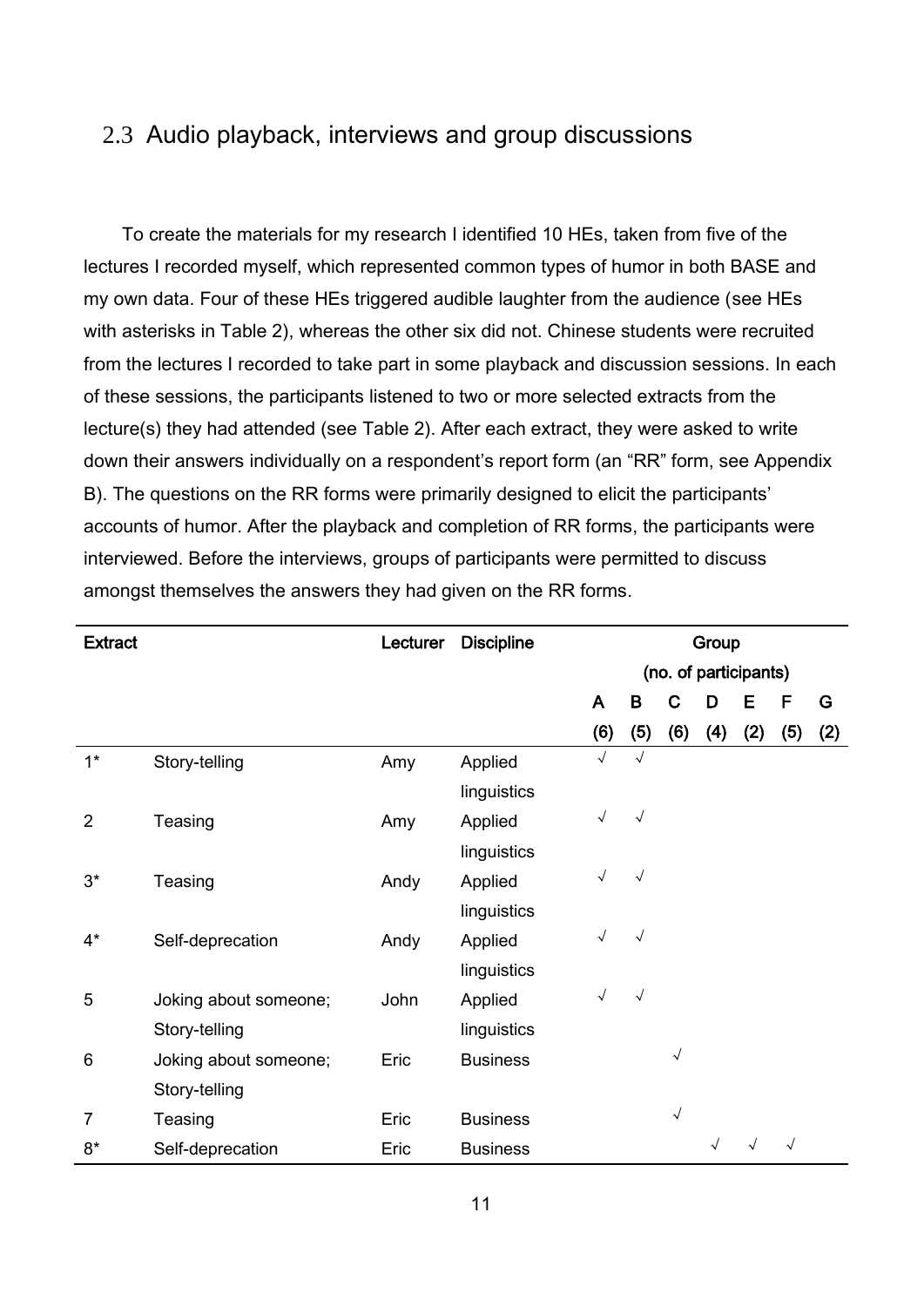| <b>Extract</b> |                      | Lecturer | <b>Discipline</b> | Group                 |     |                         |                |                   |            |            |
|----------------|----------------------|----------|-------------------|-----------------------|-----|-------------------------|----------------|-------------------|------------|------------|
|                |                      |          |                   | (no. of participants) |     |                         |                |                   |            |            |
|                |                      |          |                   | A B                   |     | $\overline{\mathbf{C}}$ | $\blacksquare$ | $\sim$ E $\sim$ F | $F$ G      |            |
|                |                      |          |                   | (6)                   | (5) | (6)                     | (4)            | (2)               | (5)        | (2)        |
| 9              | Joking about someone | Eric     | <b>Business</b>   |                       |     |                         |                | $\sqrt{ }$        | $\sim$     | $\sqrt{ }$ |
| 10             | Self-deprecation     | Eric     | <b>Business</b>   |                       |     |                         |                | $\sqrt{ }$        | $\sqrt{ }$ |            |

Table 2 HEs and groups in the playback and discussion sessions

\* HEs with laughter

The lecturers, who all spoke English as their first language, were interviewed individually about the same HEs their Chinese students commented on. Additional data was collected from eight non-Chinese informants with high English proficiency, who were also students in the five lectures from which the HEs in Table 2 were taken.

All interviews and discussions were audio recorded and transcribed; talks with students were conducted in Chinese apart from those with Groups A and B3. As for the RR form, the students often mixed English and Chinese in their answers. All data collected in Chinese was translated into English by me. Content analysis of the transcripts and the RR form data was carried out using Altas.ti.

# **3.** Results and analysis

 $\overline{a}$ 

[Table 3](#page-13-0) summarizes the student participants' answers in response to the question in the RR form "did you notice any instances of humor in what the lecturer said or did". As can be seen, HEs which triggered a laughter response (marked with asterisks) were much more likely to be recognized as humor by the participants, indicating that they responded to laughter as a cue when identifying humor. One exception was Extract 8. I will discuss this extract further in the analysis. Most participants did not identify humor in HEs without laughter. I will also analyze two of these HEs, i.e. Extracts 2 and 6.

<sup>&</sup>lt;sup>3</sup> The participants in Groups A and B insisted on using English throughout the playback and discussion session so as to practice the language.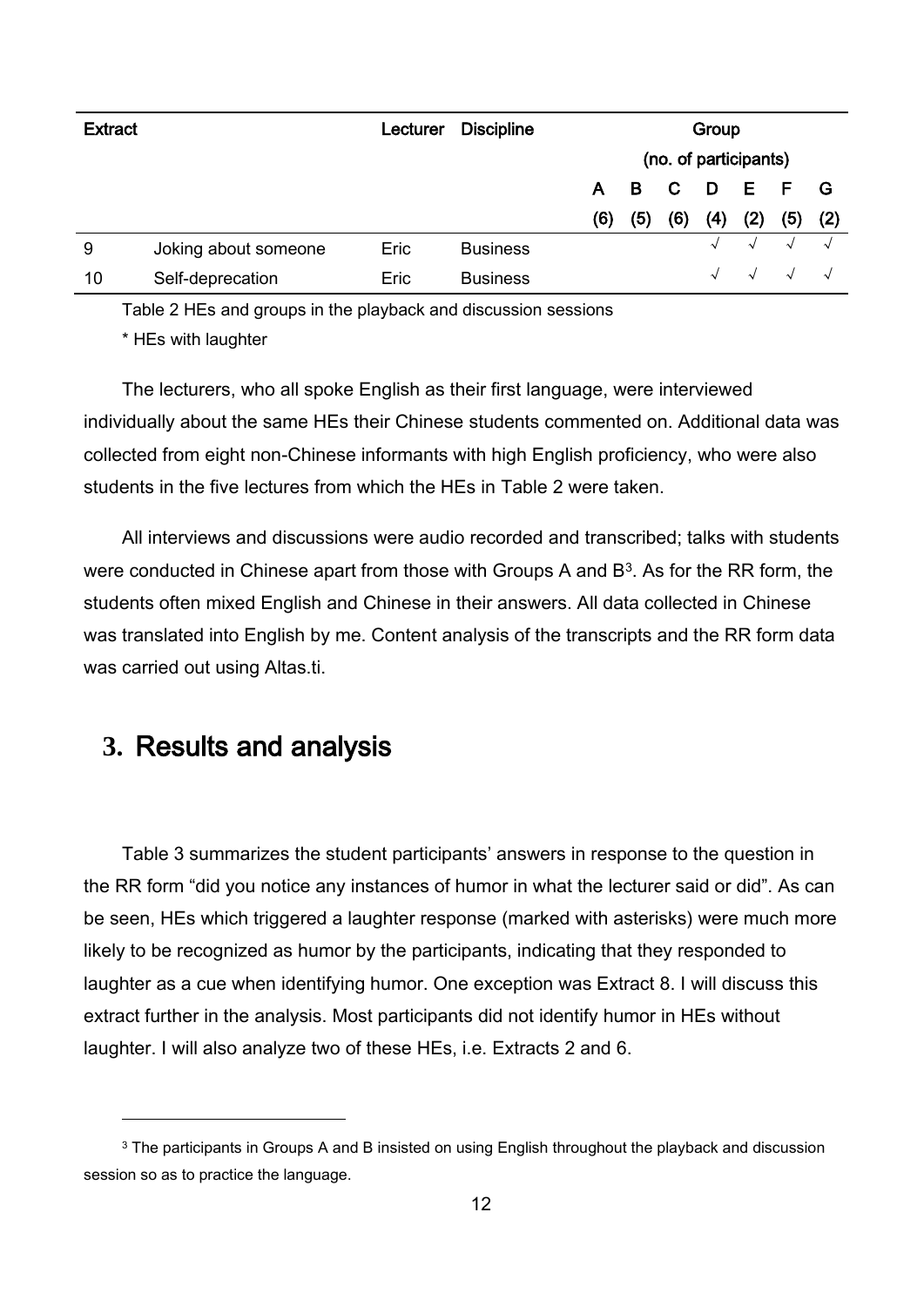|                |                       | Total no. | No. of participants who | %     |
|----------------|-----------------------|-----------|-------------------------|-------|
|                |                       |           | noticed humor           |       |
| $1^*$          | Story-telling         | 11        | 11                      | 100%  |
|                |                       |           |                         |       |
| 2              | Teasing               | 11        | 1                       | 9%    |
| $3^*$          | Teasing               | 11        | 11                      | 100%  |
| $4^*$          | Self-deprecation      | 11        | 11                      | 100%  |
| 5              | Joking about someone; | 11        | 1                       | 9%    |
|                | Story-telling         |           |                         |       |
| 6              | Joking about someone; | 6         | 3                       | 50%   |
|                | Story-telling         |           |                         |       |
| $\overline{7}$ | Teasing               | 6         | 0                       | $0\%$ |
| $8*$           | Self-deprecation      | 11        | 6                       | 55%   |
| 9              | Joking about someone  | 13        | 3                       | 23%   |
| 10             | Self-deprecation      | 13        | 0                       | $0\%$ |

<span id="page-13-0"></span>Table 3 No. and percentage of participants who noticed humor in the extracts \* HEs with laughter

## 3.1 Teasing the students

In the example below from a postgraduate lecture, Amy is explaining the concept of motivation in language learning, and giving examples of various new skills that the students need to develop for the master's course. The students had recently been given the topics of their course assignments.

Extract 2 – looking forward to assignments

 Amy: So they<sup>4</sup> need to have developed that metacognitive capacity that ability to think about how to learn and how to continue developing their skills, cuz i think all 3 of you, probably having come here to <name of university> to start your MAs here are experiencing that because all of you are very proficient users of English, but clearly, taking this MA course here means that you are having to engage with perhaps some new vocabulary, as you take the different modules like psychology

l

<sup>4</sup> Amy was referring to advanced language learners here.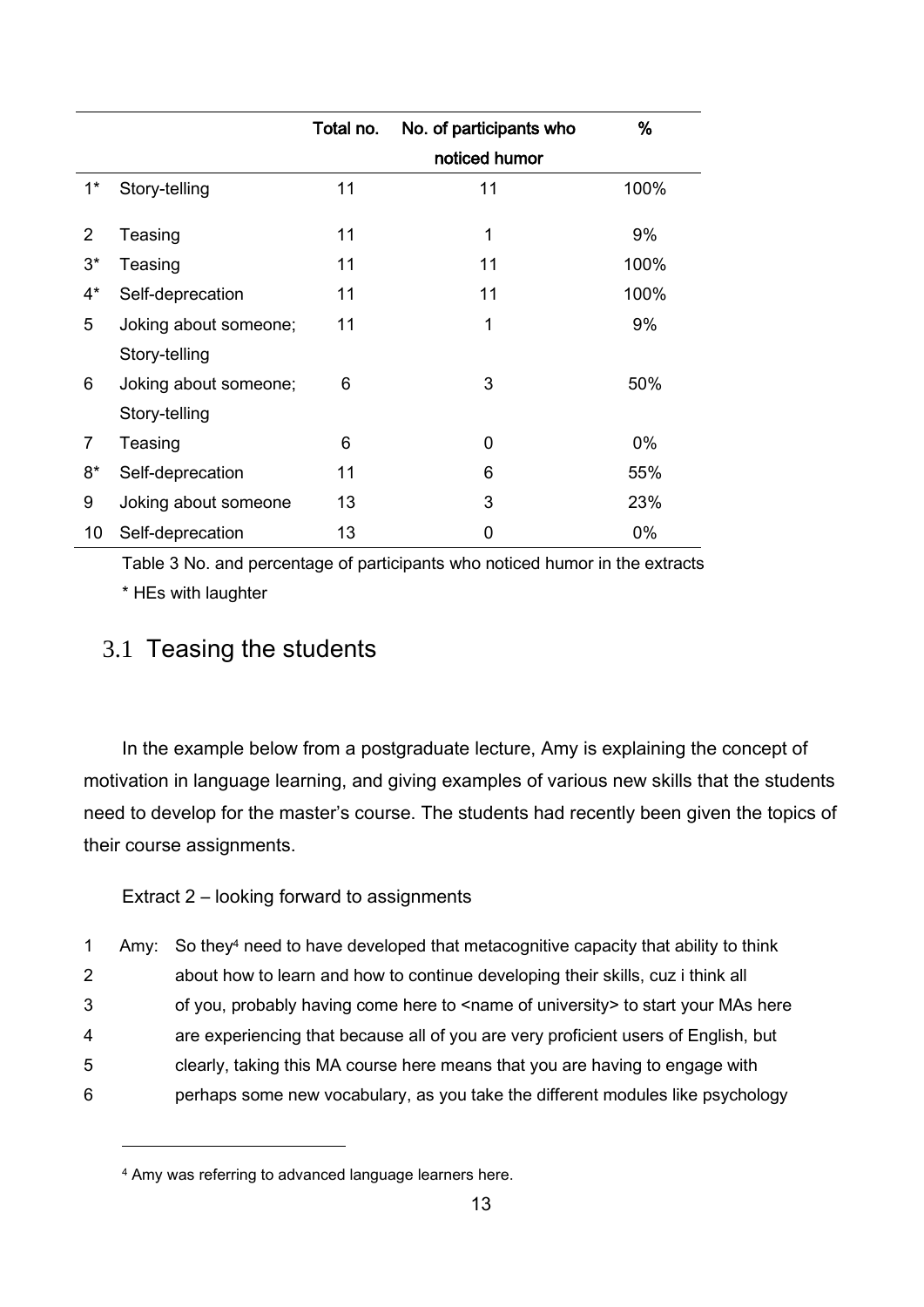and text and discourse and so on you are, meaning a lot of new language new concepts or different definitions of familiar terms and so on, so you are having to continue to develop your knowledge of English language, and clearly also you are having to do a lot more reading perhaps some you used to and also when it comes 11 to the module assignment which i know you are looking forward to writing so much, clearly you know you'll clearly need some of the- will need to develop your academic writing skills, so there is a sense in which all of us all of you are still continuing to develop your skills and continue learning in response to these changing needs and circumstances now that you are here doing an MA in the UK

Amy1-HE03

In L#11, Amy presents a positive judgment of the students' attitude towards the assignments. This judgment is inconsistent with the knowledge that all the participants probably share, that the students are actually worried about the assignments and do not enjoy writing them. Such inconsistency signals that Amy has violated the maxim of quality (be truthful) (Grice 1975). Furthermore, her use of "so much" intensifies her claim. The listener is expected to infer the opposite meaning to what is literally said, an example of irony. At the same time, Amy is teasing the students by reminding them of something they may not enjoy but cannot avoid doing.

However, teasing and the use of irony can also be rapport-building, because comprehension of the ironic meaning entails the speaker's and listeners' shared awareness of it. In the interview, Amy explained why she used this type of humor in her teaching:

I know with a lot of students the assignment is very much in their minds at the moment […] So I think that possibly was an example of where I was trying to be slightly humorous, urm but also I think you know one of the reasons why I'd like to inject that sort of humor is because I think it's always important to try to connect what I am talking about with their own experiences

Amy emphasizes her attempt to bond with the students by connecting with what is 'in their minds' and "their own experiences". The humor had the potential to enhance group solidarity if it was recognized and appreciated by the students.

Eleven Chinese students from Amy's lecture commented on this extract. However, only one of them noticed the presence of humor.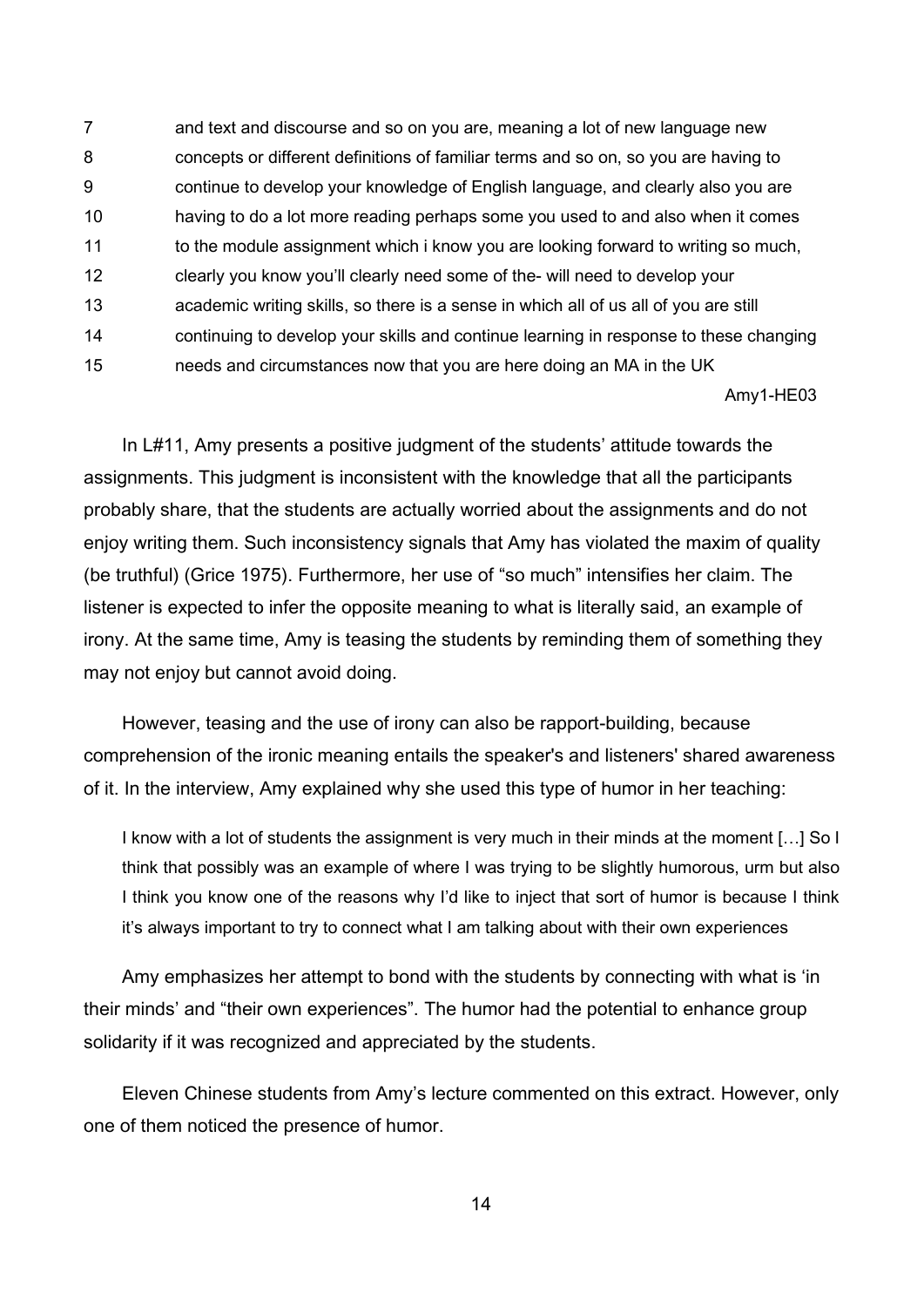Yan: She said we're eager to do assignment, which is totally opposite to the truth.

Yan recognized the ironic judgment and considered it to be humor. Most participants, despite being able to recount what Amy said in the extract, including her mention of the module assignments, overlooked the use of irony. This might be attributed to the fact that there were no obvious paralinguistic cues, e.g. laughter. As such, Amy's humorous attempt to bond with the students, or at least those students who participated in my research, fell flat. The participants' face, however, did not seem to have been threatened and most participants appreciated Amy's use of examples familiar to them. Interestingly, Yan thought that Amy had joked about the assignment "too often", and it was "not funny anymore", although she was not offended by this. In contrast, in the example below, the humor was recognized but had the effect of marginalizing those participants who did not fully comprehend it.

## 3.2 Self-deprecation

This extract comes from the beginning of a lecture on international business taught by Eric. Carla is his colleague.

#### Extract 8 – good news and better news

- 1 Eric: Some of you might have been thinking it was Carla this morning on, Economics,
- 2 well the good news is, you get Carla next week, and the better news is, ready for 3 the- i will listen for the cheers, this is the last formal lecture you get from me on this
- 4 subject
- 5 SF<sup>5</sup> : woo-hoo::
- 6 Eric: You cheered
- 7 SL: [<laughter>
- 8 SF: [(inaudible)
- 9 Eric: Oh dear <clears throat>
- 10 S?: (inaudible)

 $\overline{a}$ 

<sup>5</sup> "S" stands for a single student; "SS" stands for multiple students; "SL" stands for multiple students together with the lecturer; "SF" stands for one female student.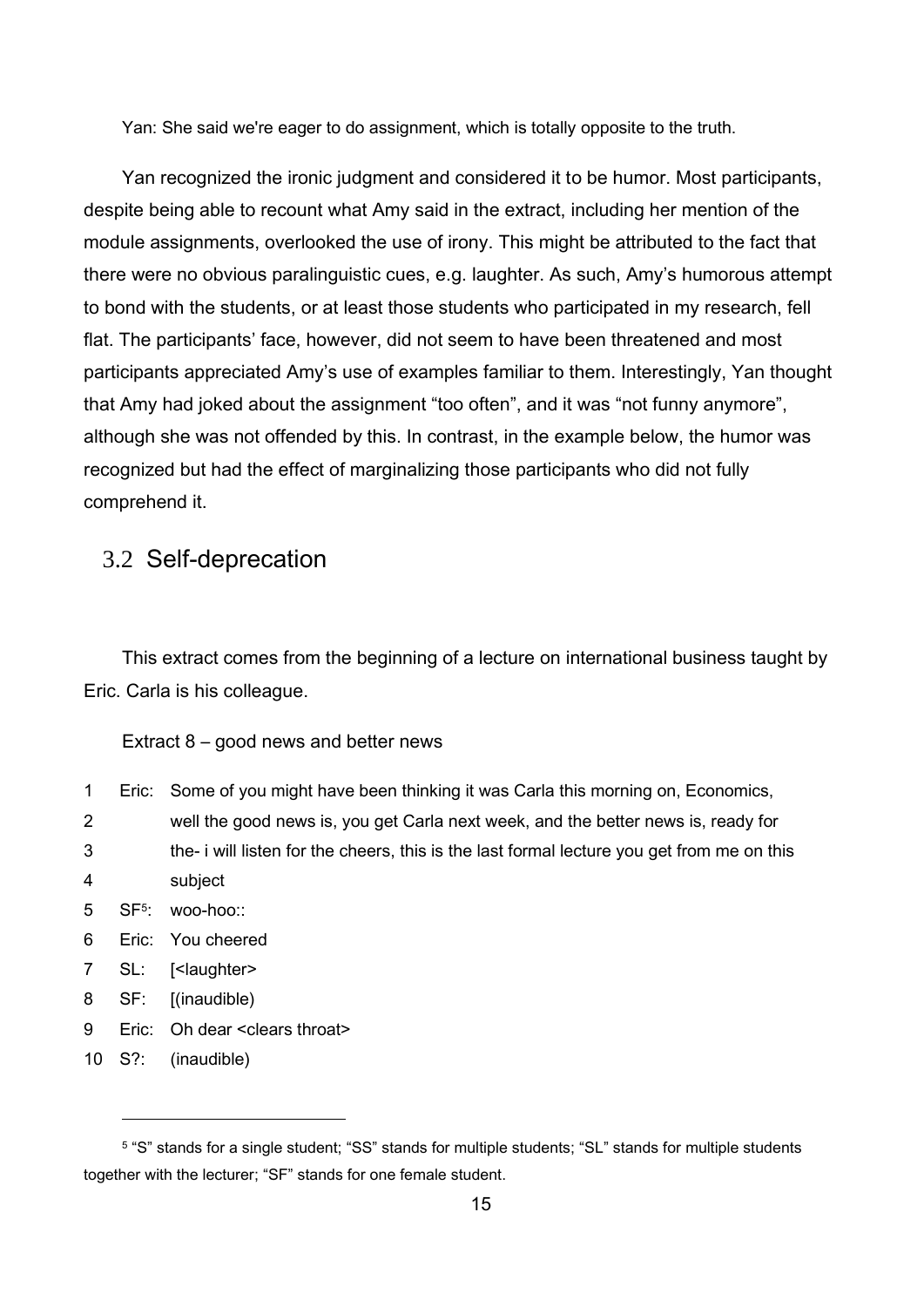- 11 Eric: black mark? you're joking, that's twenty percent off her essay
- 12 SF: [oh::
- 13 SS: [<laughter>
- 14 Eric: <laugh> # five percent for optimism <laugh> right okay

#### Eric2-HE02

In this extract, Eric delivers two main messages – Carla is teaching next week, and this is his last lecture. He introduces these messages as "good news" and even "better news". Why they are good news is not clearly explained – that is, the maxim of manner (be clear and brief) (Grice 1975) is violated. But through the juxtaposition of his exit with a new lecturer's arrival, one can infer that Eric is suggesting that the students do not like his lectures. This is a self-deprecating evaluation of his level of popularity with the students. The self-deprecation signals the introduction of a "play frame" (Bateson, 1953). This means that the speaker frames and signals his talk as play and hence not serious. Eric then invites the students to participate in the play frame in L#3. This is immediately picked up by one British student, SF, who responds by cheering. This triggers laughter from the audience. Soon afterwards, other students join in. The audience's active participation and laughter indicate that they are enjoying the game. Eric's account of this extract in the interview stressed its playfulness:

Laugh at me, urm, it's towards the end, there's a sense of relief that it's done, there's a sense of release of tension […] they can laugh at me it doesn't matter, they will be happy about that … it's playing a game, it's just playing a game.

Eric invites the students to laugh at him, subverting, at least temporarily, his authority. The self-deprecation does not necessarily undermine Eric's face, as it is after all a game (and one which he initiated). Nevertheless, Eric's humor is not risk free. Students who cannot perceive his self-deprecation or the play frame that underlies it will be excluded from the game.

Eleven Chinese students, divided into three groups, responded to this extract. Six of them noticed the humor and showed good comprehension of what was said. However, their accounts of the humor did not include any explicit mention of self-deprecation. I asked Group D what the good news Eric spoke of was, and why he had presented it as good news. Their answers are reproduced below: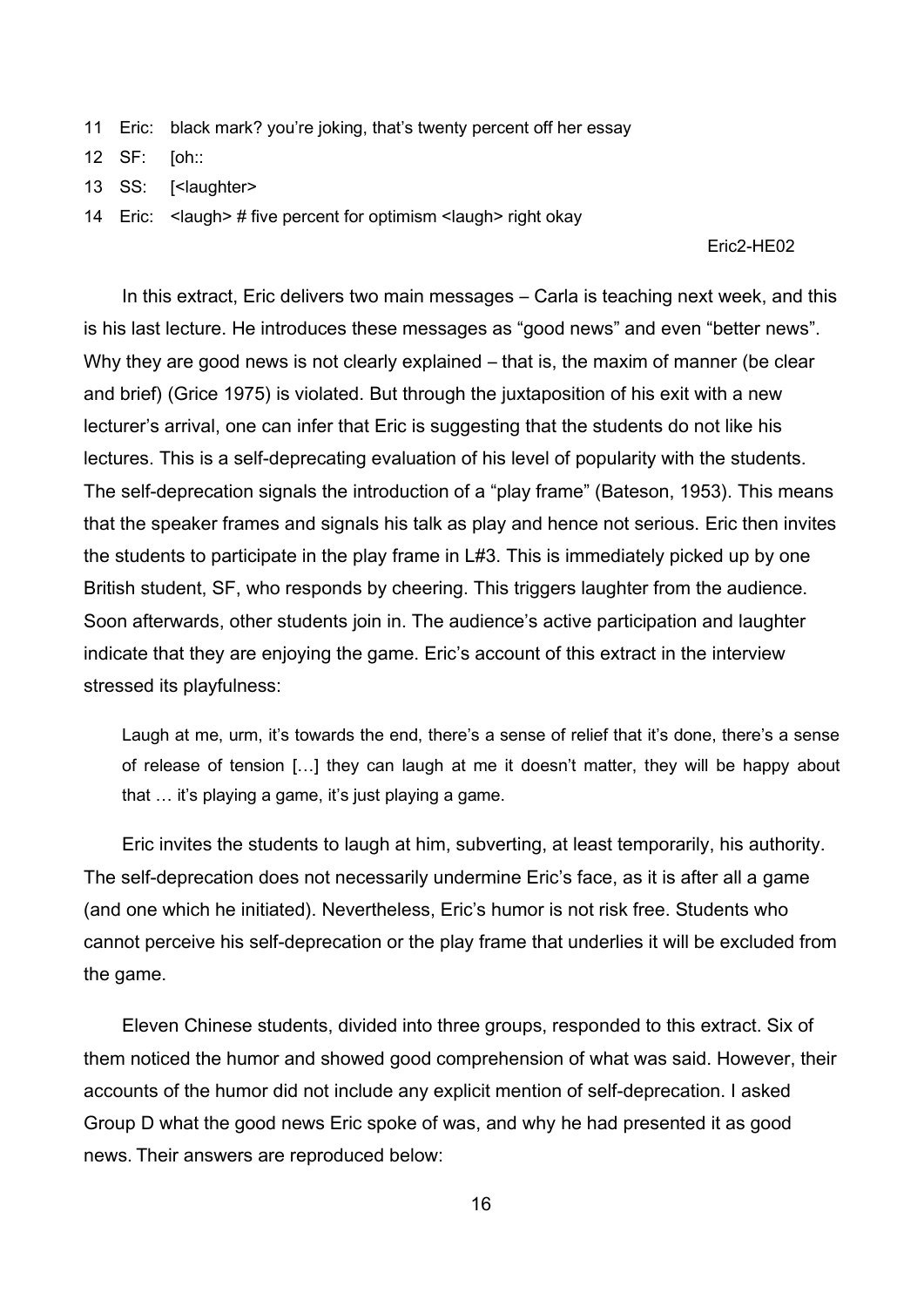- 1<sup>6</sup> Bee: I think he is saying the opposite, actually for students, it is not good news to have the last lecture, but he puts it as good news, so I feel
- 2  $R^7$ : you think he's saying the opposite [...]
- 3 Bee: Yes
- 4 R: why did he say it's good news?
- 5 Bee: cuz- <laugh>
- 6 Alin: Cuz students don't like having lectures, then we heard it's the last lecture, I don't think it's good news
- 7 Bee: yeah, from students' perspective, having more lectures is not a bad thing

(Group D)

Interestingly, Alin and Bee believed that what Eric meant by "good news" was that the students would have no more lectures. This was different from what Eric intended to imply, and also diverged from the message received by the non-Chinese informants, as expressed in their answers to the same questions (Tom is British and Arni is Danish):

Tom: good news we won't have to see him again right? it was a joke, a self-deprecating joke at the fact that we wouldn't want to see him again, so we would be pleased with that news Arni: but he's right, you know <laughter>

The self-deprecation, identified by Eric himself and the informants, was missing from Alin and Bee's interpretations of "the good news". According to them, Eric suggested that the students did not like lectures. If taken seriously, this could be an attack on the students' face by indicating that they are lazy. In this way, the butt of the humor was shifted from Eric to the students, although neither Bee nor Alin believed that Eric was speaking seriously.

Group F had similar problems interpreting Eric's meaning. Their comments, as shown below, suggest that misidentification of the butt of the face act can be detrimental to rapport. The participants in this group had evident difficulty in understanding the audio extract. One member, Gao, appeared to understand very little of it. Nevertheless, he still detected humor in it due to the laughter – "there must be humor … because many people are laughing".

 $\overline{a}$ 

<sup>&</sup>lt;sup>6</sup> The numbers represent speaking turns, which are referred to as 'T' hereafter.

<sup>&</sup>lt;sup>7</sup> "R" refers to the researcher.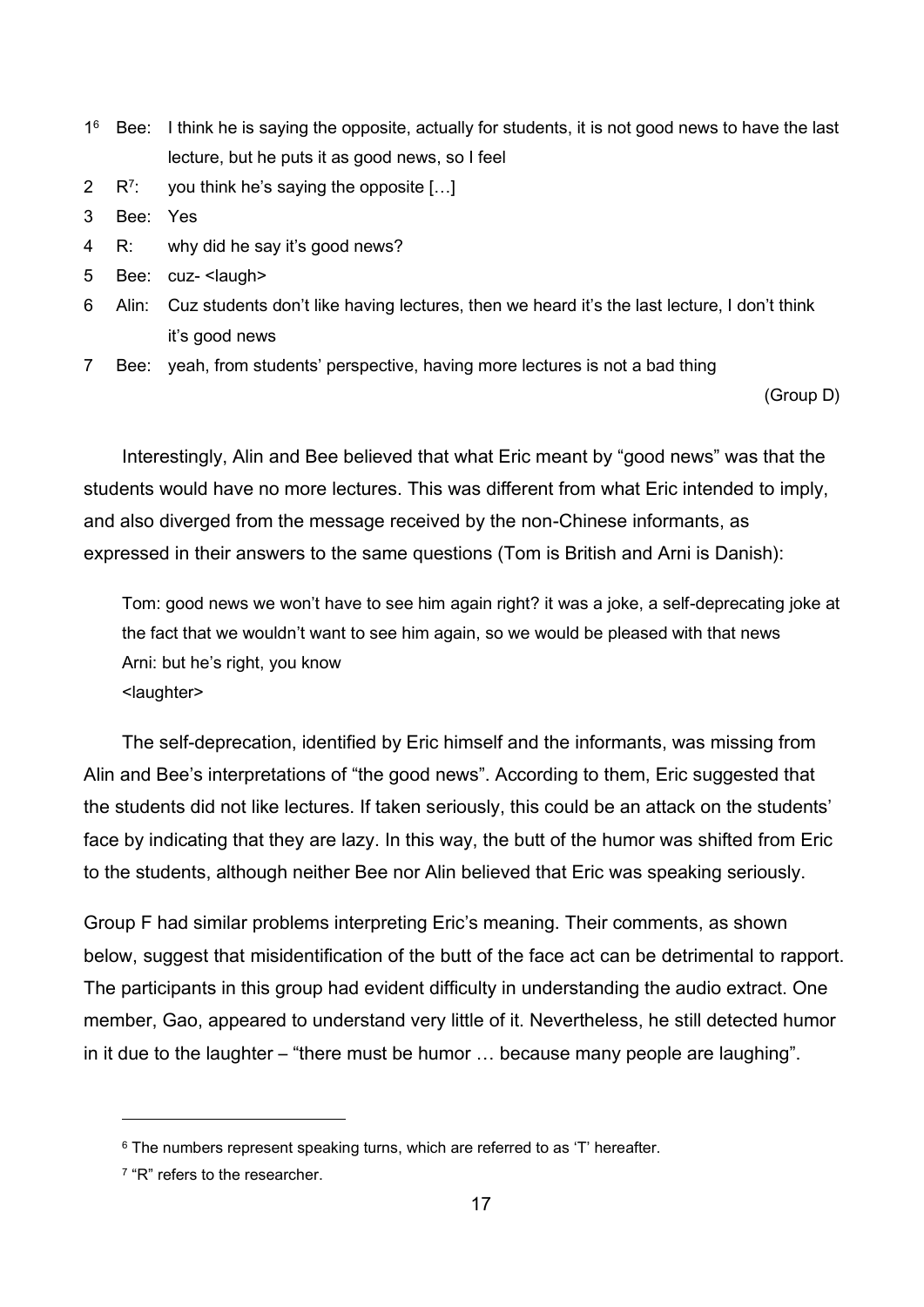Later, he attributed his incomprehension to unfamiliarity with "British humor":

8 Gao: I really know nothing about British humor, what did he say in the first one?

Later, I asked the group the same questions: what was the good news Eric spoke of, and why did he say it was good news? Below is part of their discussion.

- 9 Fei: good news means this is the last lecture
- 10 Fan: yeah, he's telling us this is the last lesson
- 11 Han: you call that good news? <laugh>
- 12 Fan: then he puts you off by saying this is not the last lecture, someone else's going to teach us
- 13 […]
- 14 R: why is it good news?
- 15 Fei: because to us students, this is his last lecture, maybe he thinks we would see it as good news

16 Gao: maybe he thinks students don't like having lessons, if this is the last lecture[…] for example, it's the last lecture, if one does not want to have lectures, then you have no more, that gives you a hope, then he gives you a set-back, something like that

(Group F)

Fei, Fan, and Gao conjectured that Eric believed that the students did not like having lectures. This coincided with the opinions of Alin and Bee, and turned the target of Eric's evaluation to the students. The following interview extracts elucidate what the group thought about the evaluation they had just constructed.

- 17 R: he said it's good news, do you think so?
- 18 Fan: of course not
- 19 Gao: of course not
- 20 R: why?
- 21 […]
- 22 Jun: no lectures means exams are coming
- 23 […]
- 24 R: do you think the lecturer himself thinks it's good news?
- 25 Gao: with regards to the lecturer, I think because the British people are generally lazier, and if he doesn't need to work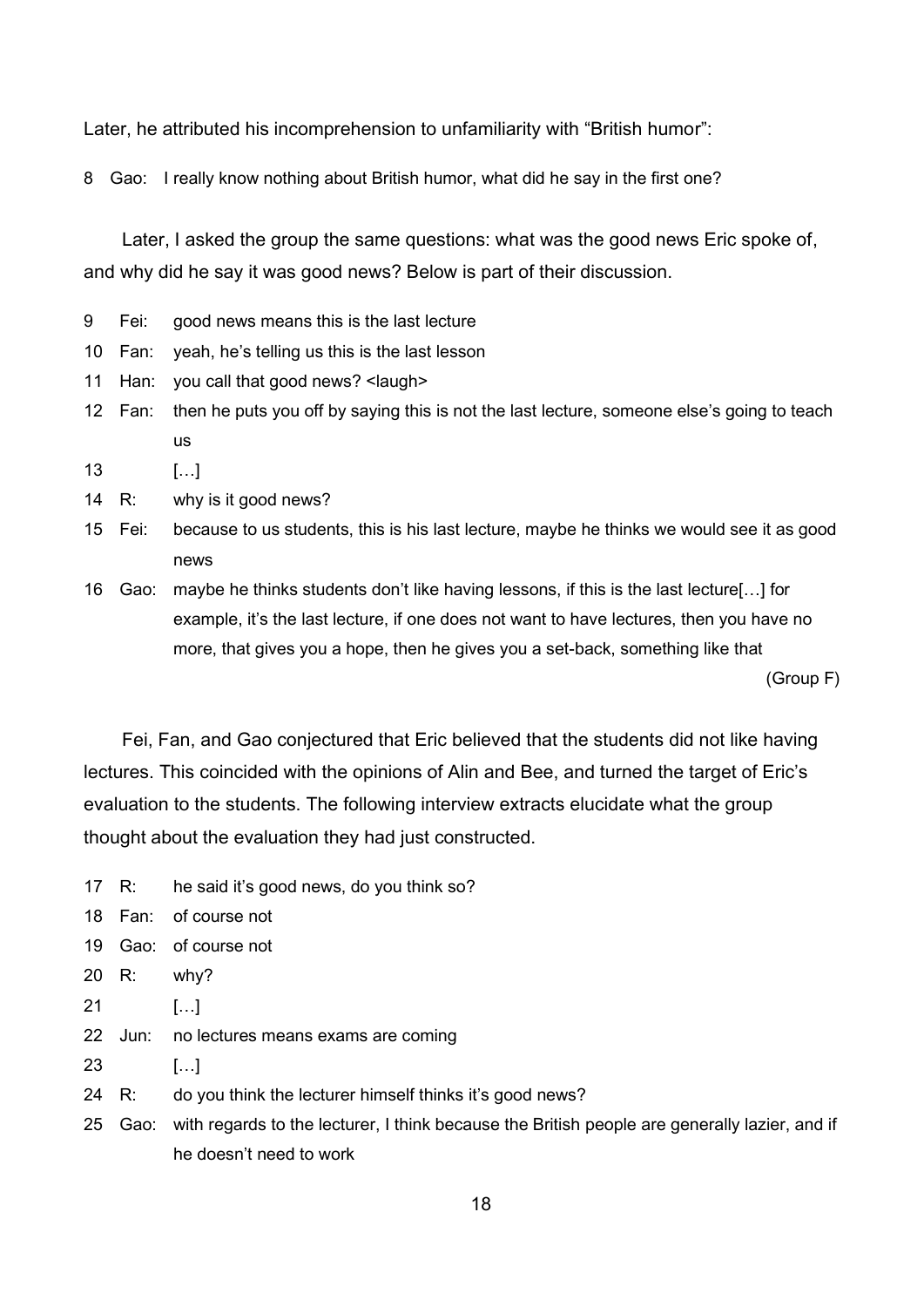- 26 Fan: no money
- 27 Fei: pretty good
- 28 Gao: they don't get paid according to working time, otherwise they all work twenty four hours[…]
- 29 Jun: he doesn't depend on these to make money from you Chinese people (inaudible)

(Group F)

Group F unanimously rejected the idea that having no more lectures was good news for them. When I proceeded to ask them if the lecturer thought it was good news (T24), Gao's response surprised me as he made a somewhat derogatory claim about British people. He thought that Eric liked the idea of having no more lectures to teach, and assumed that the students liked it too, whereas Gao himself would have preferred to have more lectures. In this way, Gao constructed a situation in which the lecturer and he held opposing opinions. Other participants, including Fan, Fei and Jun, immediately bought into Gao's interpretation. Eric considered his humor to be "playing a game", whereas the Chinese participants interpreted it as an antagonistic encounter. Later, I asked Group F to comment on Eric's humor in general:

- 30 Gao: actually sometimes we just don't know if he's being humorous or not
- 31 Fan: yeah

32 Fei: don't understand it

- 33 Fan: everyone's laughing, and we laugh <laughter>
- 34 R: sometimes you don't understand it right?
- 35 Fan: cuz he's laughing there himself, we just watch him laugh
- 36 Gao: and if you're with a crowd of foreigners, and everyone's laughing, you can only follow and laugh
- 37 <laughter>

(Group F)

The students' discussion at T30-37 expresses their experience of being excluded from humor in lectures, and of feeling the need to laugh alongside others (T33 and 36). Group F's discussion, as shown above, indicates a sense of alienation – they do not understand British humor (T8); they think British people are generally lazy(T25); they do not think that the lecturer wishes to teach them even though the Chinese students want more lectures (T17-29); they laugh along with the foreigners without understanding the humor (T30-37). It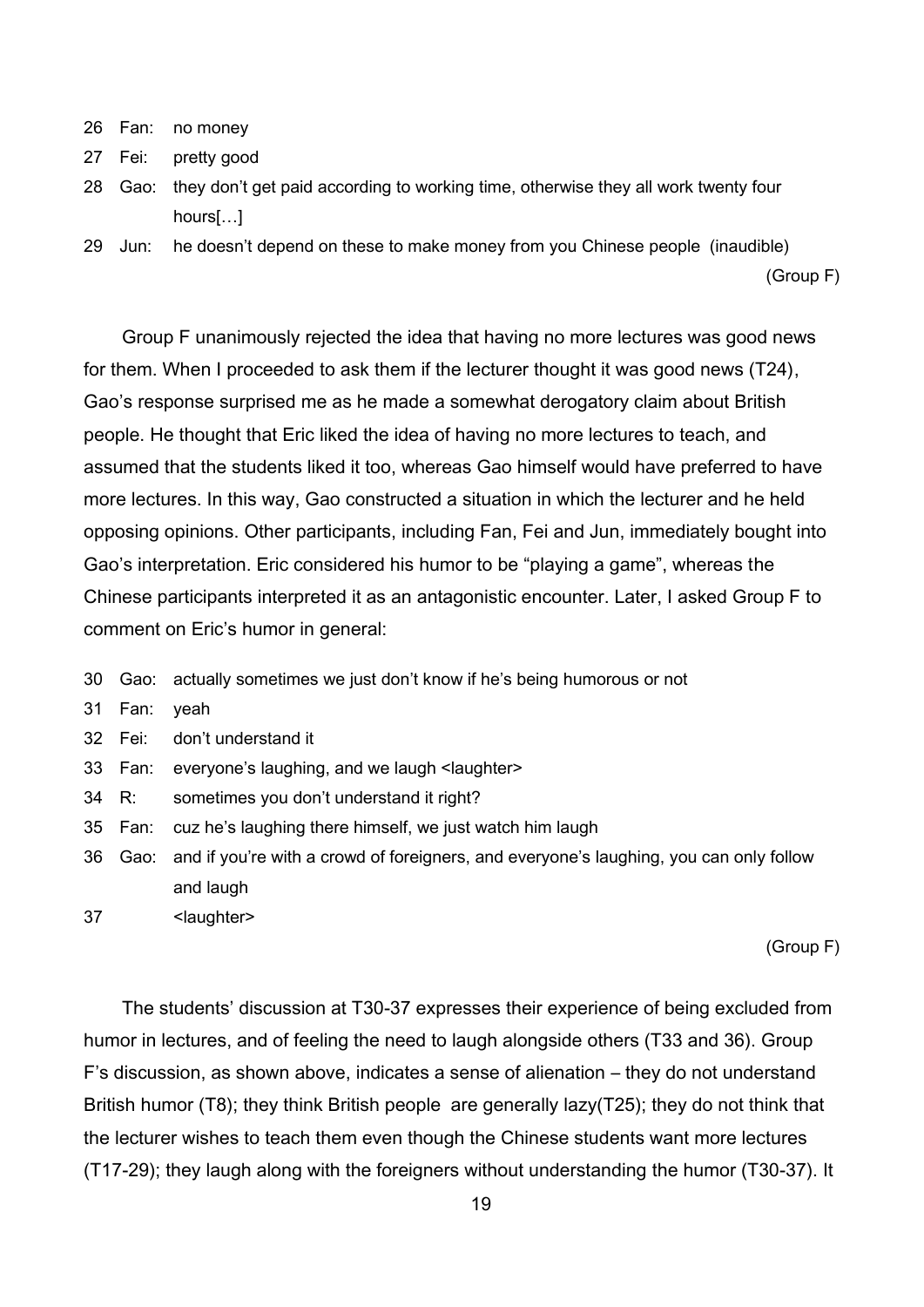seems clear that what the lecturer believed to be rapport-building self-deprecation actually had the opposite effect, at least for the Chinese students.

### 3.3 Joking and story-telling

In the example below, Eric tells a story about his cousin's experience of doing business in China, which involved going to a karaoke bar. In the first half of the story, Eric described a business negotiation which seemed to have failed, but which led to a successful outcome, to his cousin's surprise. Eric then flags up the start of what he calls "the better part of the story".

Extract 6 – an Englishman in a karaoke bar

 Eric: the better part of the story is the manager the boss came to him afterwards shook his hand, and he thought he said, okay, and he said yes my # cousin yes and the boss said tonight, actually he hadn't said okay, what he actually said was karaoke <laugh>, and my cousin had just agreed to spend a night in a Chinese karaoke bar (I pushed) he said he will not tell me what he'd sung cuz he said he can't remember, and I believe him he probably couldn't remember he said it was a very good evening <laugh> and it's a way of doing business, which was different to that which he'd used to, he left with very fond memory he likes the place very much and he had a 9 lot of fun with the people once the deal was done he <laughing voice>got on</>on</> to begin with he was completely thrown

Eric1-HE03

In this "better part of the story", Eric's cousin misheard the word "karaoke" and ended up spending a night in a Chinese karaoke bar. The switch from "okay" to "karaoke" is incongruous; this should be comprehensible to the Chinese audience. Eric then makes an evaluative aside (Labov, 1972) – "he will not tell me what he'd sung cuz he said he can't remember, and I believe him he probably couldn't remember" (L#5-6). Why his cousin could not remember what he had sung and how this remark relates to the story are implicit information. This ambiguous remark violates the maxim of manner (be clear and brief), and together with Eric's laugh provides an indication that this is intended to be humorous. What Eric is implying is open to interpretation. Eric provided his own interpretation: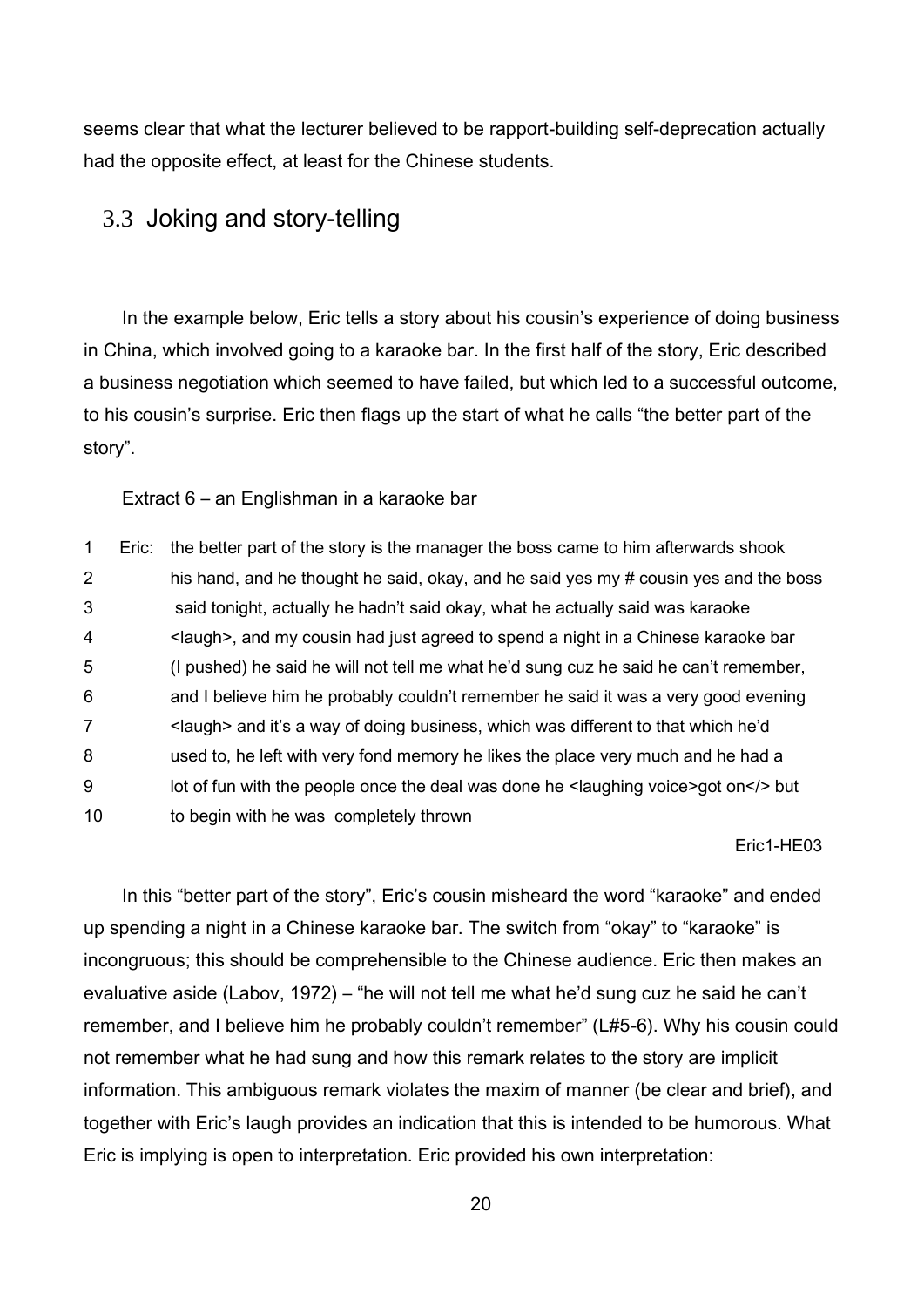You should know my cousin and the idea of him in a Chinese karaoke bar is quite amusing in itself […] that would require an understanding of English culture, urm he comes from a very close east-end family east end of London family, they are not the most cosmopolitan, and it would be a challenge to him, it will be a challenge to anybody really, but it would be a challenge to him […]

The idea of this Englishman being dragged around to a Chinese karaoke bar and getting terribly drunk, and probably getting laughed at quite a lot is one that is easier to remember

From Eric's perspective, he is joking about his cousin by alluding to the incongruity of an east-end Englishman singing, drinking and embarrassing himself in a Chinese karaoke bar. This reflects a general attitude to karaoke in Britain - based on personal observation. Karaoke singing is usually associated with embarrassment, and takes place in pubs or restaurants where people make themselves drunk so as to be brave enough to sing. As such, what Eric's cousin did in the Chinese karaoke bar was amusing. One British informant in this lecture, Derek, told me what he saw as humor in this extract.

Derek: the actual story when you think about it, it happens to a lot of people, I think it's quite funny, because it's misunderstanding, which is an innocent thing that happens  $[...]$ 

R: do you feel the misunderstanding between okay and karaoke particularly funny?

Derek: no, it could have been any words, it wasn't the fact but it was funny because you know, the story, you know you imagine he wasn't expecting he would be going to sing, you imagine it all in your head even though he didn't tell you exactly what happened, you can imagine what happened, it would have been quite funny

R: so what would you imagine what's happening

Derek: well you can imagine they probably got drunk, and then they probably made fools of themselves, and he was probably singing, but you wouldn't have expected him to have done it in the first instance

Derek commented that the misunderstanding between the two parties in the story was funny, but what was funnier was the imagery arising from the story – the idea of people getting drunk and making fools of themselves in a karaoke bar. His second point was almost identical to Eric's account above.

The Chinese attitude to karaoke is, however, very different. In urban China, karaoke is a very popular entertainment; people enjoy singing in karaoke bars, and they may drink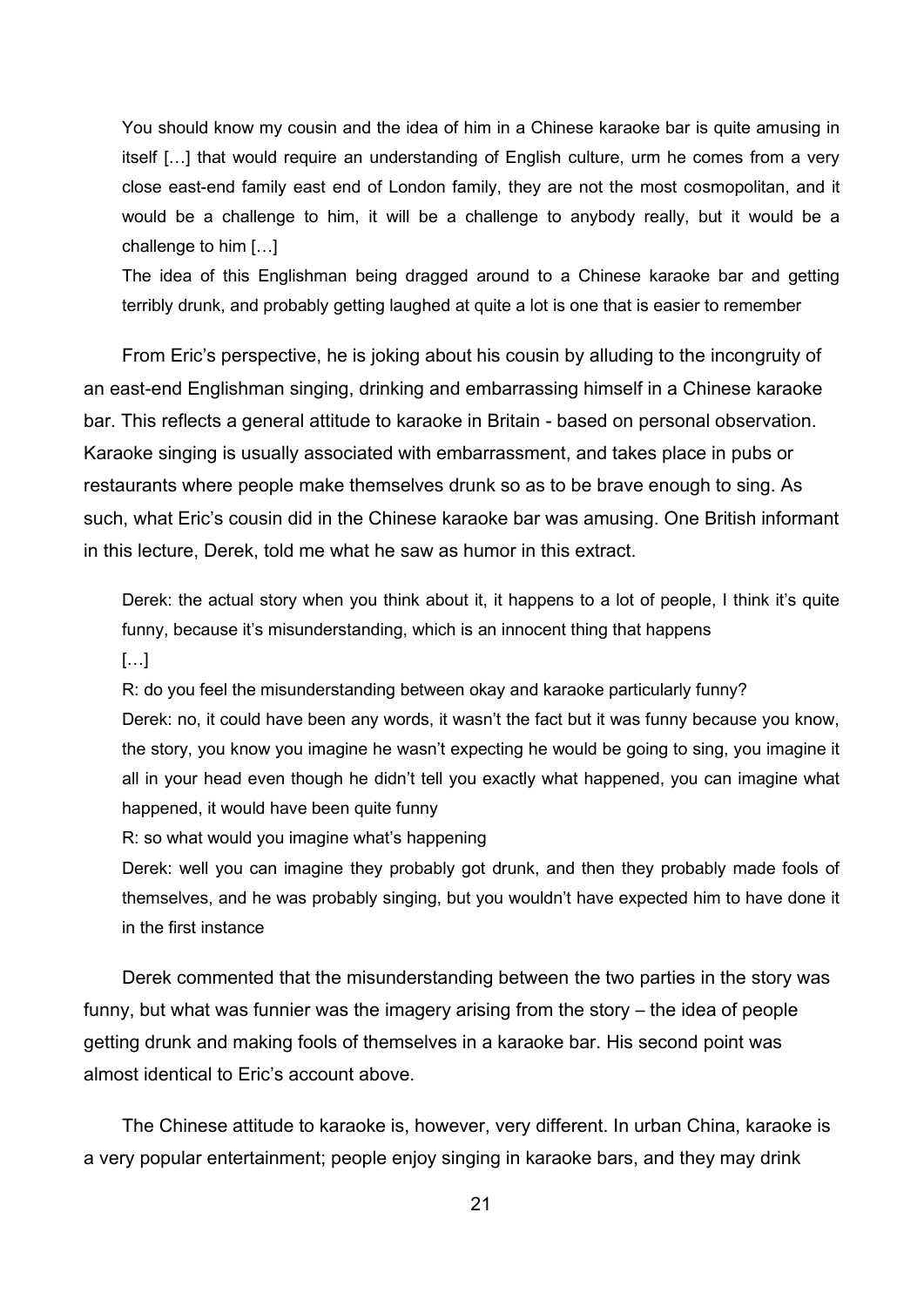alcohol to enhance their enjoyment. Eric's stance in the story may therefore be especially problematic to Chinese students as they do not usually associate karaoke with embarrassment. Without this association, the humorous nature of the Englishman's experience in a Chinese karaoke bar will fall flat for Chinese students.

Six Chinese students took part in a playback of this extract and a discussion session. Half of them did not notice humor in the extract. The ones who did notice humor made the comments below:

- 1 Eli then the foreigner thinks, oh, it's a deal? what he said was not tonight okay, karaoke tonight, then they go to sing and are very happy, eventually it's not a deal you know, you've got to know this if you're doing business, Chinese people like singing karaoke, right? the foreigner thinks he's okay, actually he's not okay
- 2 […]
- 3 May: the first one is humorous, it's misunderstanding, right? […] I think the first one is quite funny
- 4 R: why?
- 5 May because he misunderstands it, then they go to karaoke, it's quite funny, he's laughing as well when he's telling the story

(Group C)

Here and elsewhere in the session, May and Eli were asked to explain the humor in Eric's story. They always stressed the misunderstanding; the embarrassing situation was never mentioned by them or other Chinese students.

## **4.** Discussion

Analysis of the HEs reveals that humor is a means of enhancing self-image, tackling potential face loss, mitigating FTAs, and increasing solidarity with students. Teasing targeted at others and oneself is ubiquitous in the data. This type of humor "bites" and "bonds" at the same time (Boxer and Cortés-Conde, 1997). The interpersonal functions of humor are also salient in that humor draws attention to stance. Stance in humor is often implicitly expressed, and reflects the speaker's and listeners' shared awareness of the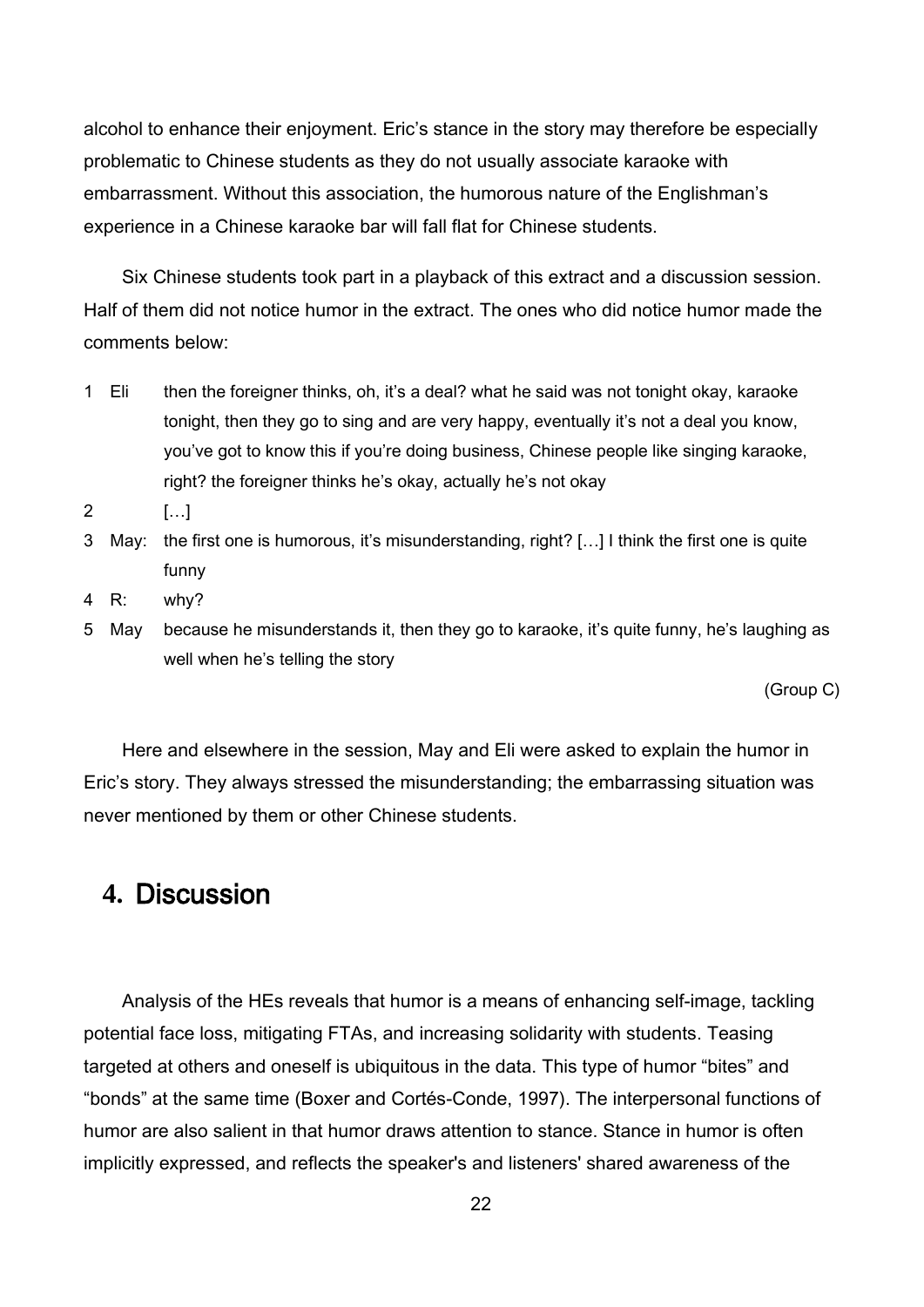implied meaning. Moreover, as stance in humor often reflects sociocultural values, e.g. the sociocultural connotations of karaoke in Extract 6, it also indicates the speaker's and listeners' shared awareness of and/or conformity to these values. In this sense, understanding stance in humor may contribute to in-group solidarity.

The Chinese participants evidently differed from their lecturers in the way they accounted for the face acts and stance expressed in many HEs. On occasion, irony was simply overlooked (Extract 2). In other examples, the students noticed face work but mistook its target (Extract 8), or noticed humor but perceived differently the stance expressed (Extract 6). There was evidence of detrimental impacts caused by misunderstanding face act humor in lectures. For instance, when commenting on Extract 8, the Chinese participants constructed opposition between themselves (as Chinese students) and the lecturer and the local students (as foreigners). This reflects a more general issue - The Chinese participants seemed to have a negative attitude towards the faculty. In fact, I was informed by several staff and students during the fieldwork of on-going tension between the faculty and the Chinese students concerning the latters' weak academic performance. A few of the staff raised with me the issue of the Chinese students' poor English proficiency, and their being inactive in lectures and seminars, while many of my Chinese participants complained about a lack of support from the department.

Nevertheless, the lecturer participants in this department were either unaware of the gap between their use of humor and the Chinese students' perceptions of this, or were aware of the problems but insensitive to their students' needs. These departmental issues may be associated with the Chinese students' incomprehension of humorous episodes such as those in Extract 8, but incomprehension could also be a symptom of wider dissatisfaction with the department, and the belief that lecturers representing the department would feel negatively towards them. In this case, the Chinese students' perceptions would need to be taken into account when addressing more general teaching and learning issues in this particular department.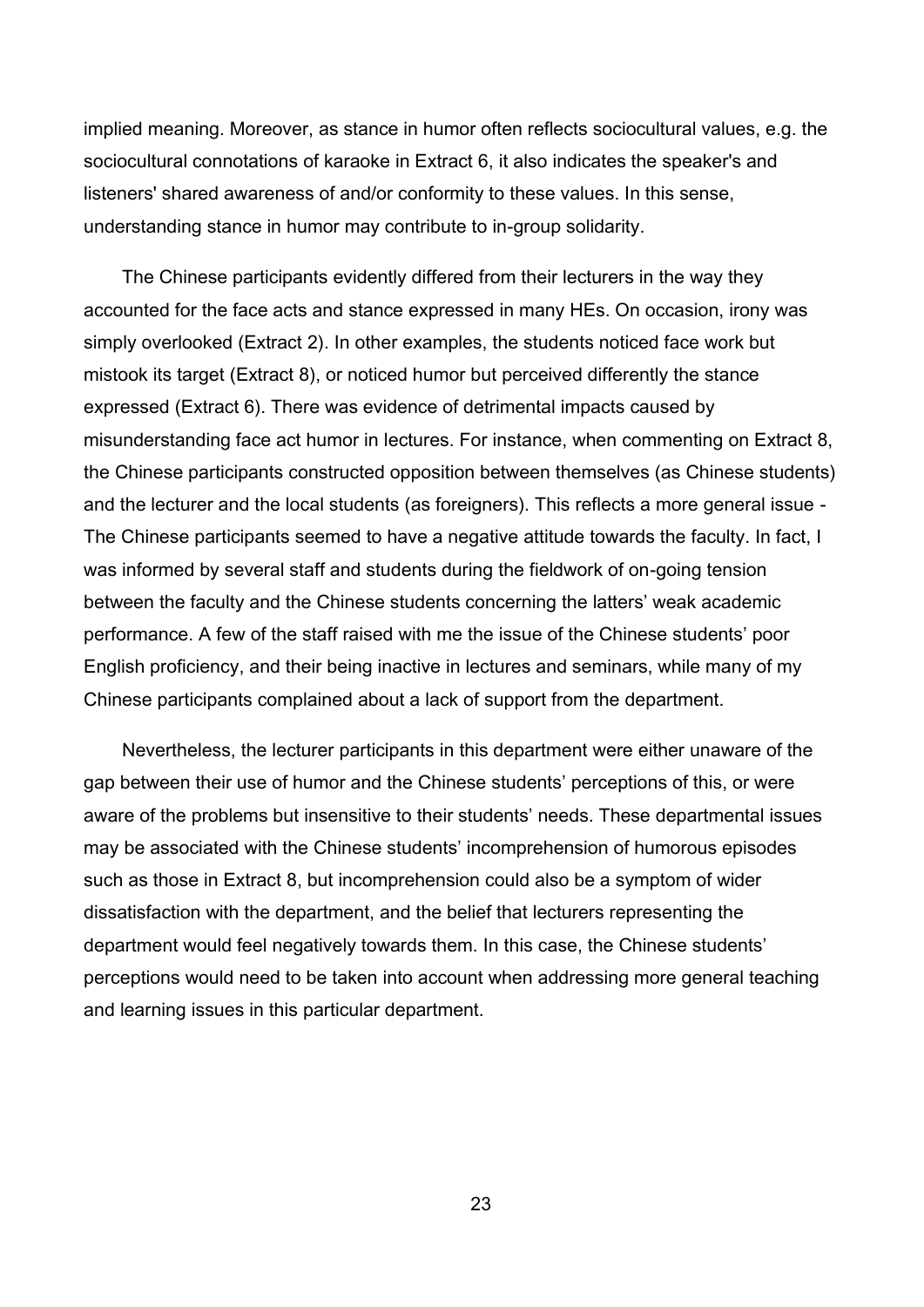# **5.** Implications

This study explores the under-examined phenomenon of humor in intercultural academic lectures. A number of scholars have studied humor in conversations in academic contexts between native and non-native speakers of English. They provide evidence of its benefits and potential pitfalls, and call for further attention to humor in academic contexts. My study concerns lectures, which are more asymmetric and less interactive than conversations. Only a small body of work (Flowerdew and Miller, 1995; Nesi, 2012) has qualitatively investigated humor in intercultural lectures. In this respect, the study contributes to achieving a fuller picture of how humor plays a role in intercultural contexts.

The Chinese students in my study had many comprehension problems and were sometimes even unaware of the humor in the British lectures. The humor, according to my analysis and the lecturers' accounts, was used to manage rapport. In this respect it was important to the students in terms of both their study and their socialization. Further studies should be carried out to investigate international students' understanding of humor in British lectures. Some lecturers in my study expressed their awareness that international students had different needs in lectures, and Eric, commenting on Extract 5, could even describe how he had taken his Chinese students' needs into account in his use of humor. However, there were still evident gaps between the Chinese students' perceptions and the lecturers' intentions.

The number of international students studying in British universities has increased steadily in recent years, but various studies show that tangible expansion of the number of international students has not led to intangible changes in terms of intercultural understanding or exchanges of knowledge (Robson and Turner, 2007; Toyoshima, 2007). My findings are in line with those of these studies. On the one hand, my Chinese participants had evident difficulty understanding their lecturers' humor, and subsequently felt alienated. On the other hand, the British lecturers were either unaware of the Chinese students' problems, or were aware of the problems but insensitive to their students' needs. Cultural allusions were made with little explanation, and business examples were predominately British or European. If intercultural exchange is considered as part of the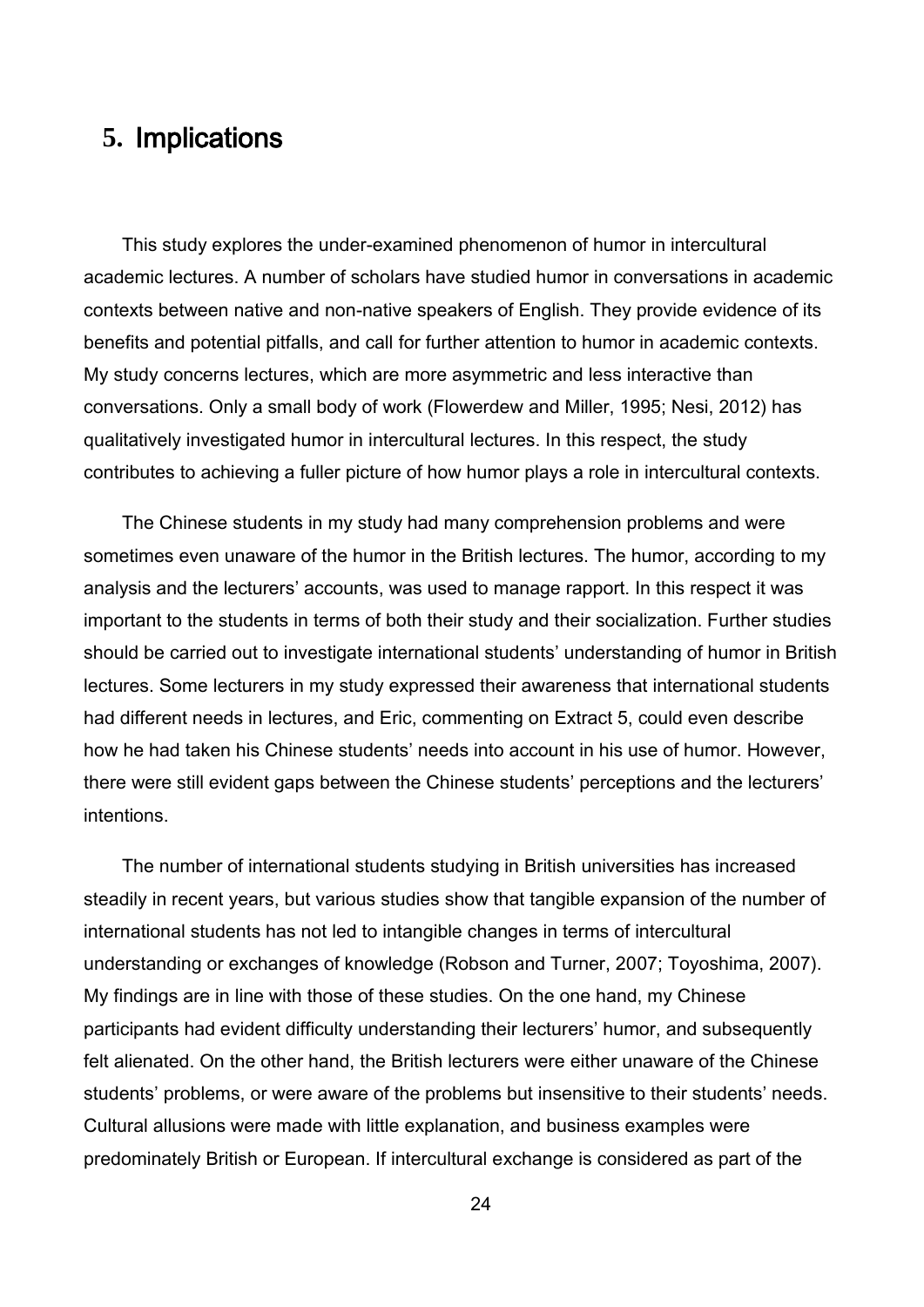international agenda of UK higher education, humor will be an important topic to consider, as a vital component in ensuring that face work in this context is successfully performed.

Finally, it should be stressed that the findings of this study do not suggest that humor should be avoided in British lectures or other academic contexts when international students are present. Humor plays important interpersonal roles in everyday life. In my analysis, there are examples of shared humor and enhanced rapport between lecturers and students. Humor is an inevitable part of human life, and its understanding should be openly talked about. It may therefore be reasonable to suggest that incomprehension of humor in intercultural academic contexts should be treated not just as a problem, but also a topic for conversation and negotiation.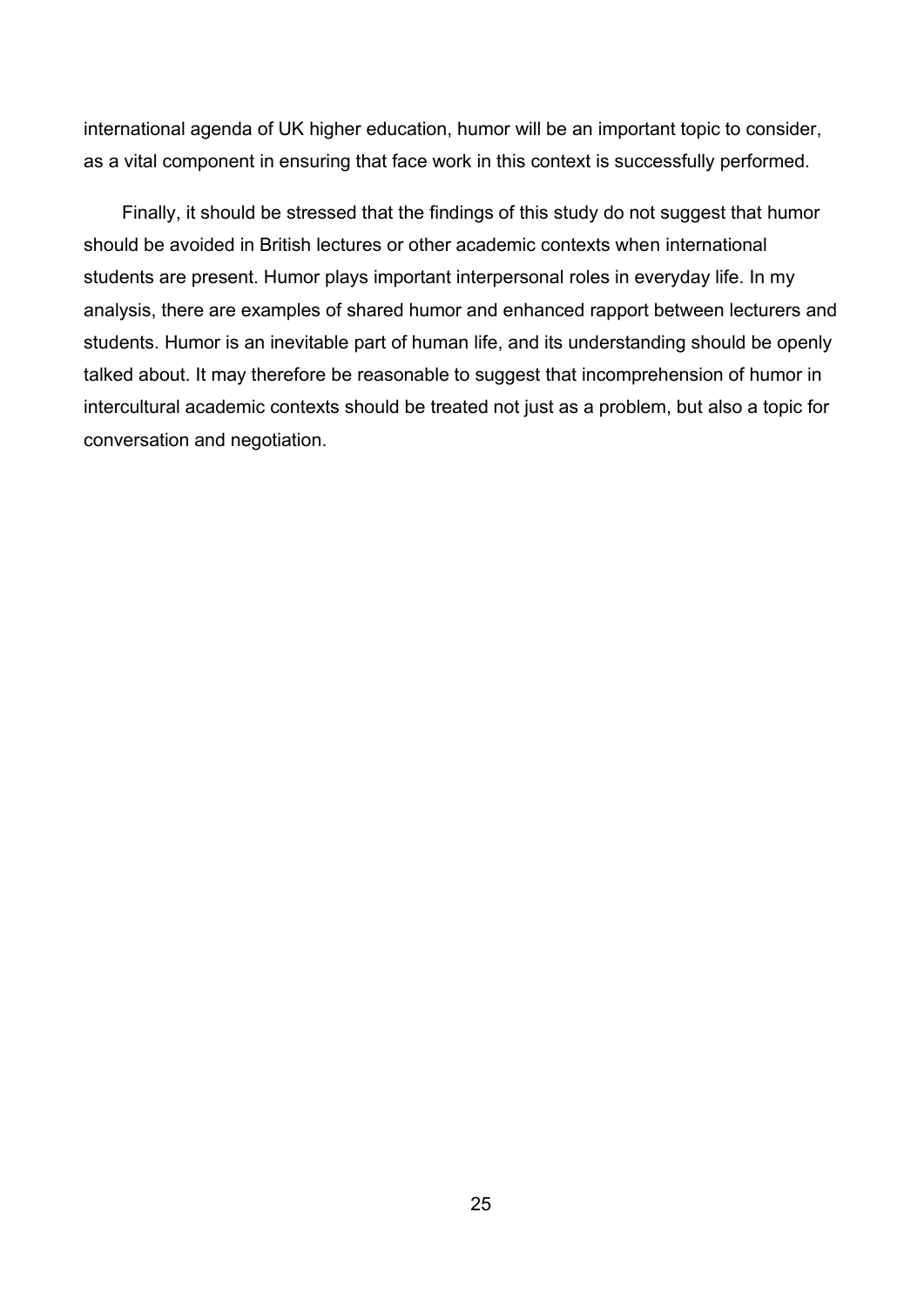# Appendix A. Transcription conventions

| (inaudible)                                                                                          | Inaudible recording                             |  |  |  |  |  |
|------------------------------------------------------------------------------------------------------|-------------------------------------------------|--|--|--|--|--|
| (text)                                                                                               | Uncertain transcription                         |  |  |  |  |  |
| $<$ movement> text $\lt/$                                                                            | start and finish of kinesic movements and other |  |  |  |  |  |
|                                                                                                      | nonverbal events                                |  |  |  |  |  |
| <laugh></laugh>                                                                                      | non-iterated laughter                           |  |  |  |  |  |
| <laughter></laughter>                                                                                | Iterated laughter                               |  |  |  |  |  |
| [text                                                                                                | Overlapping speech                              |  |  |  |  |  |
| #                                                                                                    | Hesitation or filler sounds                     |  |  |  |  |  |
| <name></name>                                                                                        | Anonymous name of a person or organization      |  |  |  |  |  |
| text-                                                                                                | <b>Truncated words</b>                          |  |  |  |  |  |
|                                                                                                      | prolonged sound                                 |  |  |  |  |  |
| <laughing angry="" mimicking<="" td=""><td colspan="5">speaker changes vocal quality</td></laughing> | speaker changes vocal quality                   |  |  |  |  |  |
| another's voice> text                                                                                |                                                 |  |  |  |  |  |
| []                                                                                                   | content omitted                                 |  |  |  |  |  |
| ?                                                                                                    | rise of tone at the end of a question           |  |  |  |  |  |
| $\overline{\phantom{a}}$                                                                             | brief pause (in lecture data);                  |  |  |  |  |  |
|                                                                                                      | punctuation comma (in transcripts of Interview  |  |  |  |  |  |
|                                                                                                      | and group discussions                           |  |  |  |  |  |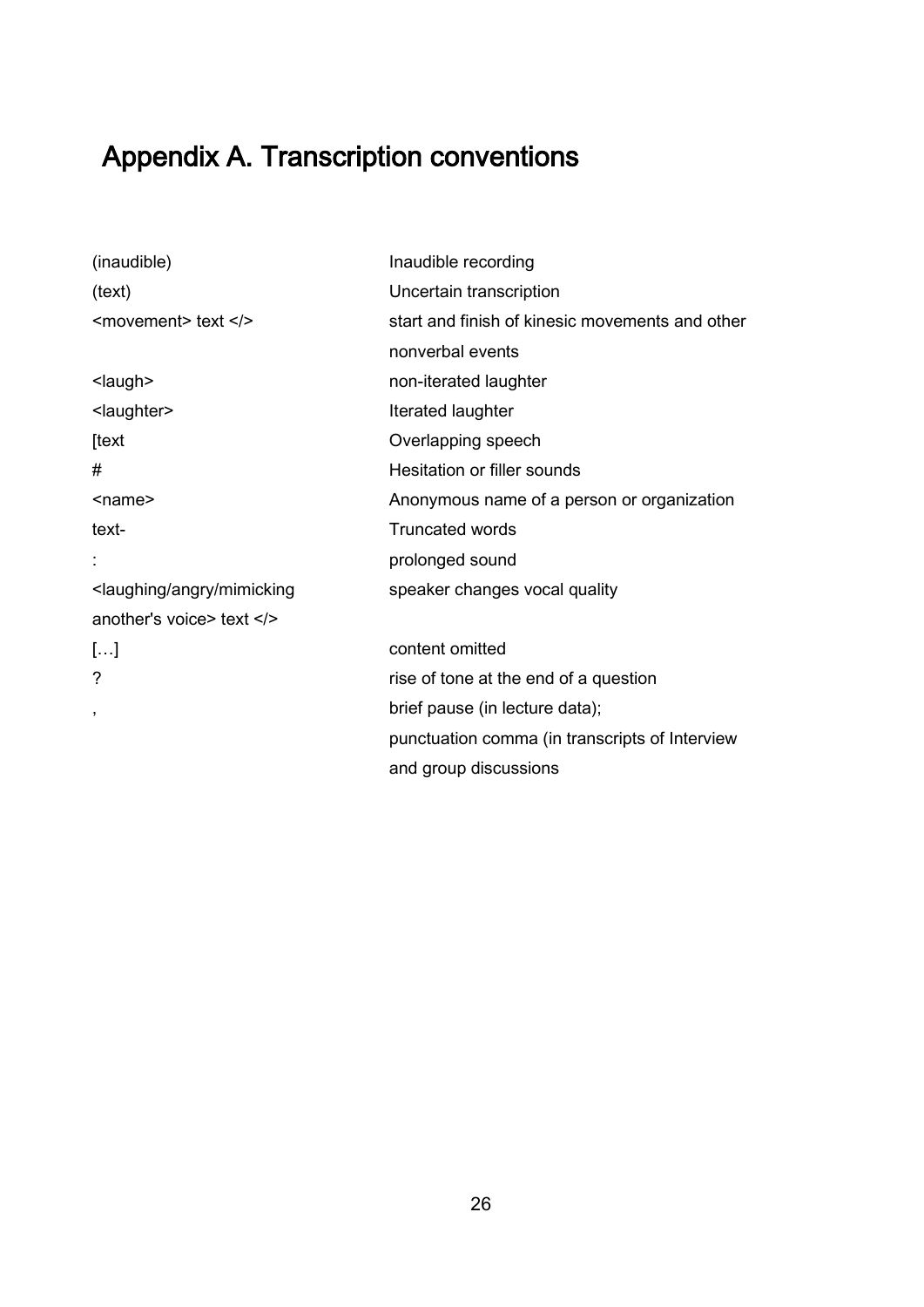# Appendix B. Respondent's report form

| Name:                                                                                      |          |  |            |  |  |  |  |  |  |
|--------------------------------------------------------------------------------------------|----------|--|------------|--|--|--|--|--|--|
| Age:                                                                                       |          |  |            |  |  |  |  |  |  |
| Gender:                                                                                    |          |  |            |  |  |  |  |  |  |
| Nationality:                                                                               |          |  |            |  |  |  |  |  |  |
| Degree and subject of study:                                                               |          |  |            |  |  |  |  |  |  |
| Year(s)<br>Duration you have been in Britain:<br>Month(s)                                  |          |  |            |  |  |  |  |  |  |
| Audio extract no.<br>Please briefly summarize what the lecturer said in the audio extract: |          |  |            |  |  |  |  |  |  |
| Yes<br>Did you notice any instances of humor in what the lecturer said or did?<br>No.      |          |  |            |  |  |  |  |  |  |
| If yes, please answer the following questions; if no, you don't need to write anything.    |          |  |            |  |  |  |  |  |  |
| Did you feel that the humor was spontaneous or planned?<br>Spontaneous                     |          |  |            |  |  |  |  |  |  |
|                                                                                            | Slightly |  | <b>Not</b> |  |  |  |  |  |  |
| How funny did you find the humor?                                                          | funny    |  | funny      |  |  |  |  |  |  |
| Can you explain what was humorous?                                                         |          |  |            |  |  |  |  |  |  |
|                                                                                            |          |  |            |  |  |  |  |  |  |
|                                                                                            |          |  |            |  |  |  |  |  |  |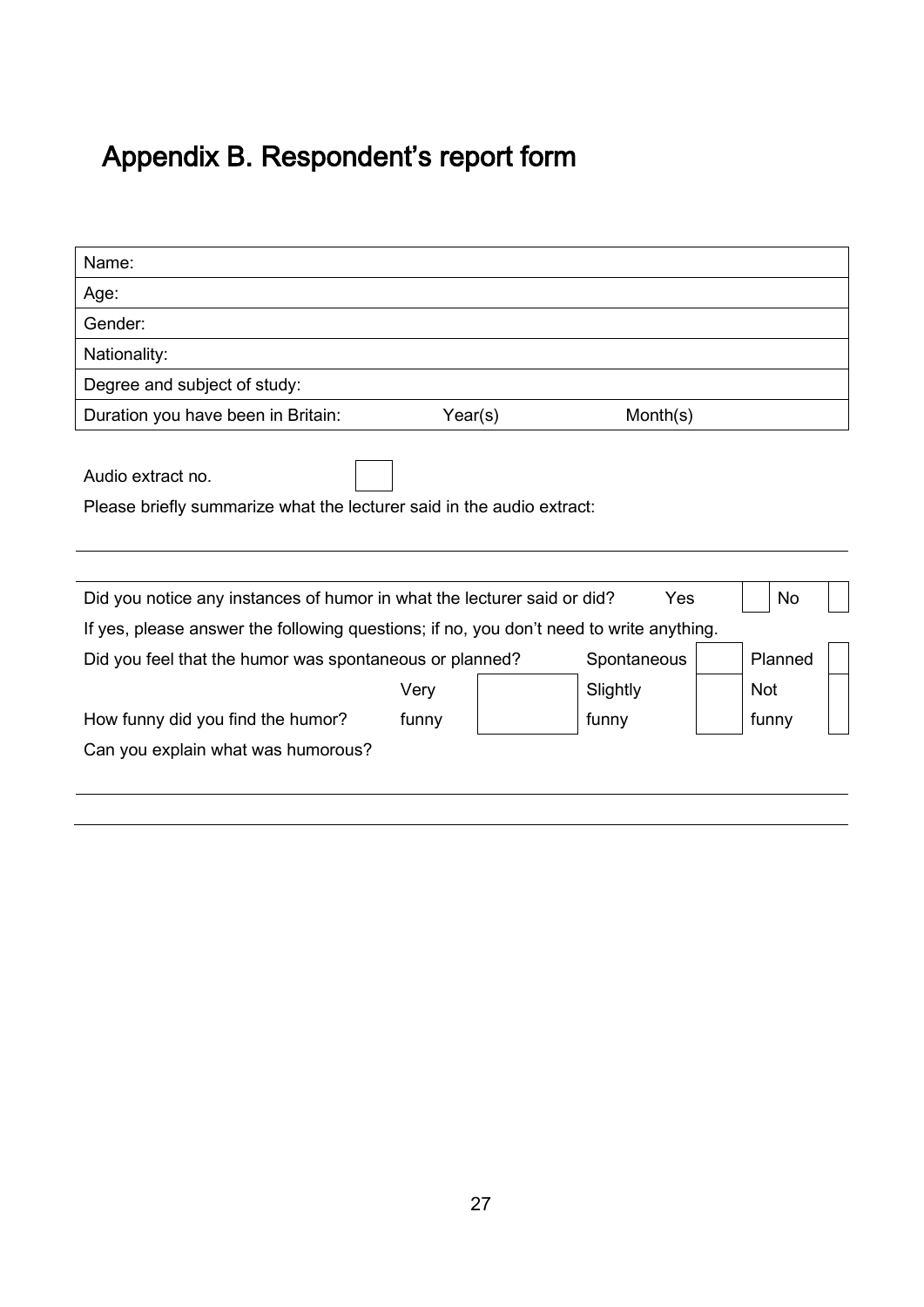# Acknowledgements

I am in great debt to many people who have supported me and made this study possible, not least my supervisors, Prof. Joan Swann and Prof. Guy Cook, who guided me through the PhD. project from which this paper is derived. I am particularly grateful for the constructive comments from the two anonymous reviewers. Their suggestions have helped improve the quality of this paper significantly.

## **References**

Adolphs, Svenja, Carter, Ronald, 2007. Beyond the word: new challenges in analyzing corpora of spoken English. European Journal of English Studies 11, 133-146.

Alsop, Sian, Moreton, Emma, Nesi, Hilary, 2013. The uses of storytelling in university engineering lectures. ESP Across Cultures 10.

Attardo, Salvatore, 2003. Introduction: the pragmatics of humor. Journal of Pragmatics 35, 1287-1294.

Attardo, Salvatore, 2005. Humor, in: Vershueren, J., Östman, J.-O. ( Eds.) , Handbook of Pragmatics Online. John Benjamins, Amsterdam.

Attardo, Salvatore, 2008. Semantics and pragmatics of humor. Language and Linguistics Compass 2, 1203-1215.

Bakhtin, Mikhail M., 1981[1935]. the Dialogic Imagination: Four Essays. University of Texas Press, Austin.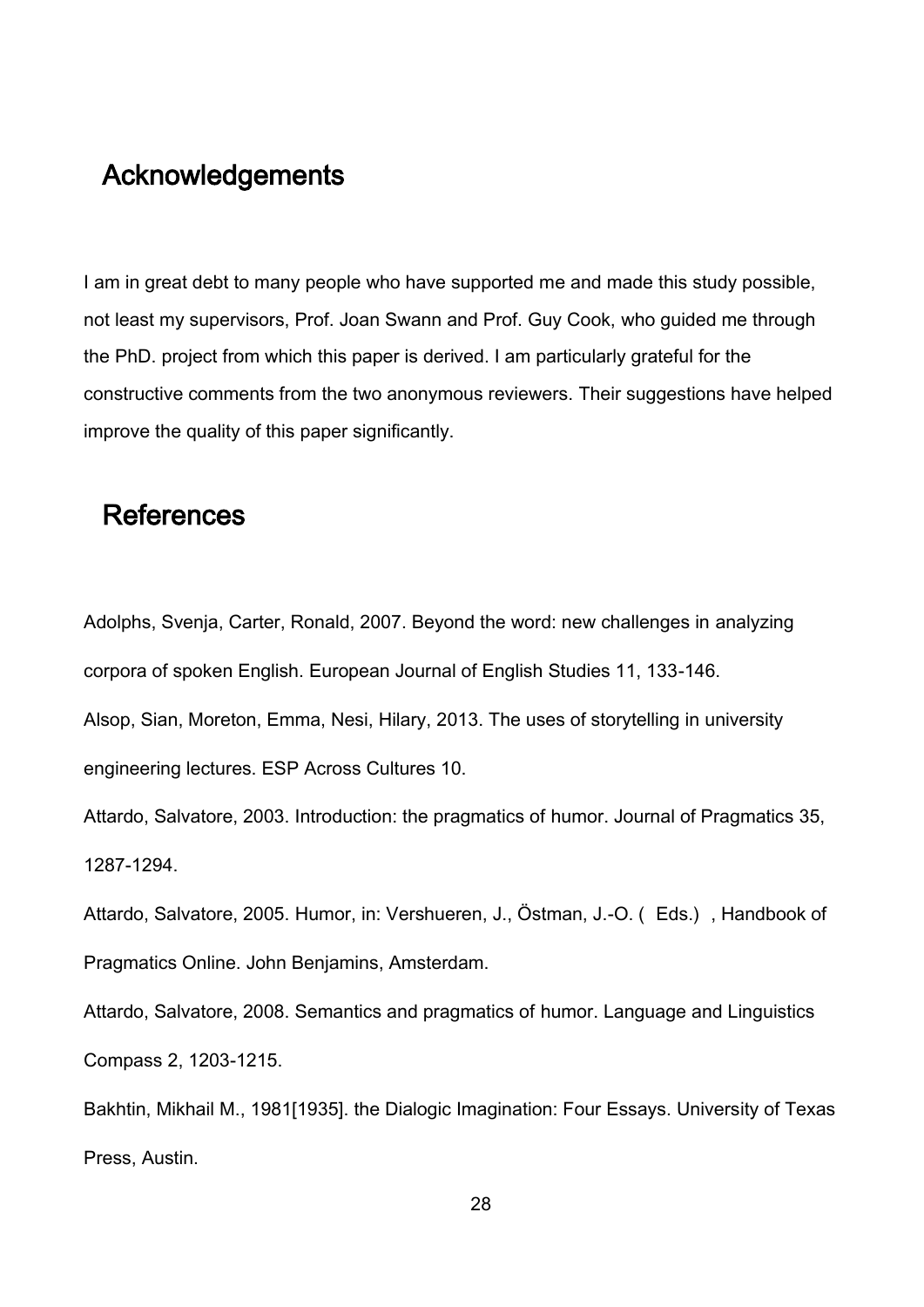Bateson, Gregory, 1953. The Position of humor in human communication, in: von Foerster,

H. ( Ed.) , Cybernetics, Ninth Conference. Josiah Macey Jr Foundation, New York, pp. 1- 47.

Baxter, Leslie A., 1992. Forms and functions of intimate play in personal relationships. Human Communication Research 18, 336--363.

Bell, Nancy D., 2005. Exploring L2 language play as an aid to SLL: a case study of humor in NS-NNS interaction. Applied Linguistics 26, 192-218.

Bell, Nancy D., 2007a. How native and non-native English speakers adapt to humor in

intercultural interaction. Humor: International Journal of Humor Research 20, 27-48.

Bell, Nancy D., 2007b. Humor comprehension: lessons learned from cross-cultural

communication. Humor: International Journal of Humor Research 20, 367-387.

Boxer, Diana, Cortés-Conde, Florencia, 1997. From bonding to biting: conversational joking and identity display. Journal of Pragmatics 27, 275-294.

Brown, Penelope, Levinson, Stephen C., 1987. Politeness: Some Universals in Language Usage. Cambridge University Press, Cambridge.

Bryant, Jennings, Comisky, Paul W., Crane, Jon S., Zillmann, Dolf, 1980. Relationship between college teachers' use of humor in the classroom and students' evaluations of their teachers. Journal of Educational Psychology 72, 511-519.

Cortazzi, Martin, Jin, Lixian, 1997. Communication for learning across cultures, in:

McNamara, D., Harris, R. ( Eds.) , Overseas Students in Higher Education: Issues in Teaching and Learning. Routledge, London, pp. 76-90.

Davies, Catherine Evans, 2003. How English-learners joke with native speakers: an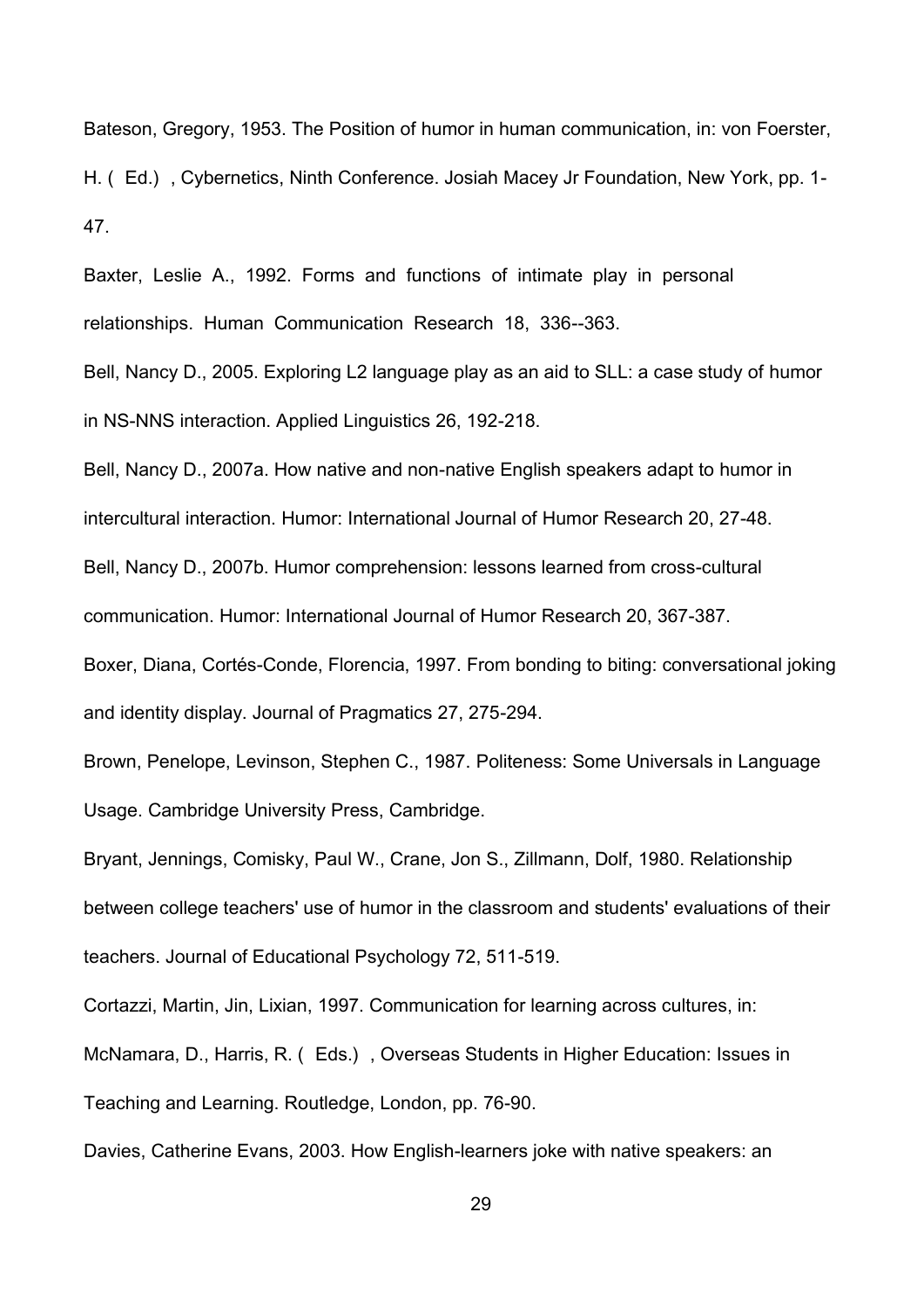interactional sociolinguistic perspective on humor as collaborative discourse across cultures. Journal of Pragmatics 35, 1361-1385.

Edwards, Viv, Ran, An, 2006. Meeting the needs of Chinese students in British higher education. National Centre for Language and Literacy.

Edwards, Viv, Ran, An, Li, Daguo, 2007. Uneven playing field or falling standards?: Chinese students' competence in English. Race, Ethnicity & Education 10, 387-400. Eggins, Suzanne, Slade, Diana, 1997. Analyzing Casual Conversation. Cassell, London.

Eisenberg, Ann R., 1986. Teasing: verbal play in two Mexicano homes. In: Schieffelin, B.B., Ochs, E. ( Eds.) , Language Socialisation Across Cultures. Cambridge University Press, New York, NY US, pp. 182--198. Flowerdew, John, Miller, Lindsay, 1995. On the Notion of Culture in L2 Lectures. TESOL Quarterly 29, 345-373.

Flowerdew, John, Miller, Lindsay, 1996. Lectures in a second language: notes towards a cultural grammar. English for Specific Purposes 15, 121-140.

Freud, Sigmund, 1928. Humor. International Journal of Psychoanalysis 9, 1-6.

Freud, Sigmund, 1960 [1905]. Jokes and Their Relation to the Unconscious, Standard edition of the complete psychological works of Sigmund Freud. vol. 8. ed. Hogarth Press, London.

Frymier, Ann Bainbridge, Wanzer, Melissa Bekelja, Wojtaszczyk, Ann M., 2008. Assessing students' perceptions of inappropriate and appropriate teacher humor. Communication Education 57, 266-288.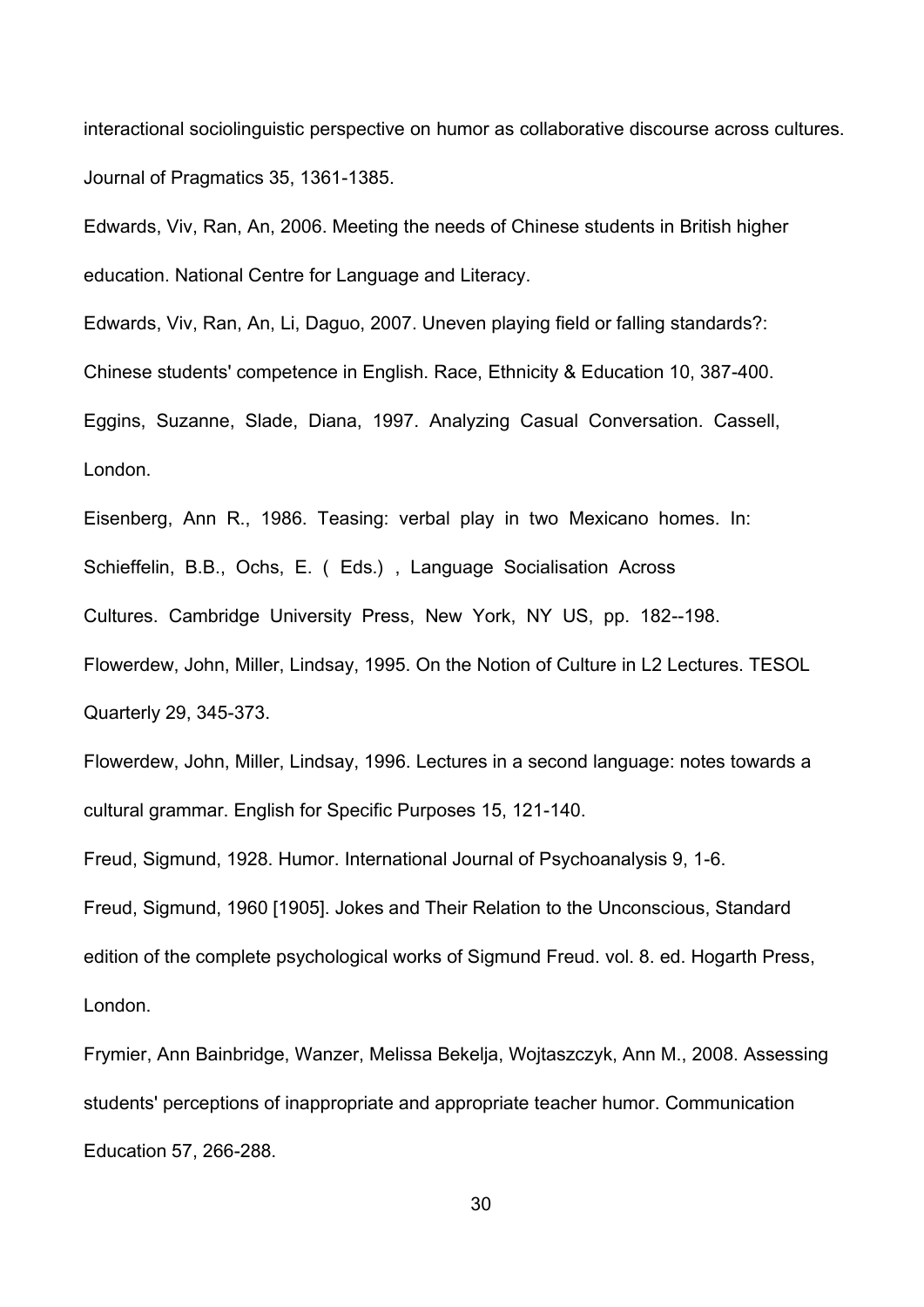Glenn, Phillip J., 2003. Laughter in Interaction. Cambridge University Press, Cambridge. Grice, Paul, 1975. Logic and conversation, in: Cole, P., Morgan, J.L. ( Eds.) , Syntax and Semantics 3: Speech Acts. Academic Press, New York, pp. 41-58.

Gu, Qing, 2009. Maturity and interculturality: Chinese students' experiences in UK higher education. European Journal of Education 44, 37-52.

Hay, Jennifer, 1995. Gender and Humor: Beyond a Joke, Unpublished doctoral thesis. University of Victoria.

Hunston, Susan, Thompson, Geoff, 2000. Evaluation: an introduction, in: Hunston, S., Thompson, G. ( Eds.) , Evaluation in text : authorial stance and the construction of discourse. Oxford University Press, Oxford, pp. 1-27.

Jefferson, Gail, 1984. On the organization of laughter in talk about troubles, in: Atkinson, J.M., Heritage, J. ( Eds.) , Studies in Emotion and Social Interaction. Cambridge University Press, Cambridge, pp. 346-369.

Jefferson, Gail, Sacks, Harvey, Schegloff, Emanuel, 1987. Notes on laughter in the pursuit of intimacy, in: Lee, J., Button, G. ( Eds.) , Talk and Social Organisation. Multilingual Matters, Clevedon, pp. 152-205.

Keltner, Dacher, Capps, Lisa, Kring, Ann M., Young, Randall C., Heerey, Erin A., 2001. Just teasing: a conceptual analysis and empirical review. Psychological Bulletin 127, 229-248. Kotthoff, Helga, 2003. Responding to irony in different contexts: on cognition in conversation. Journal of Pragmatics 35, 1387--1411.

Labov, William, 1972. Language in the Inner City. University of Philadelphia Press, Philadelphia.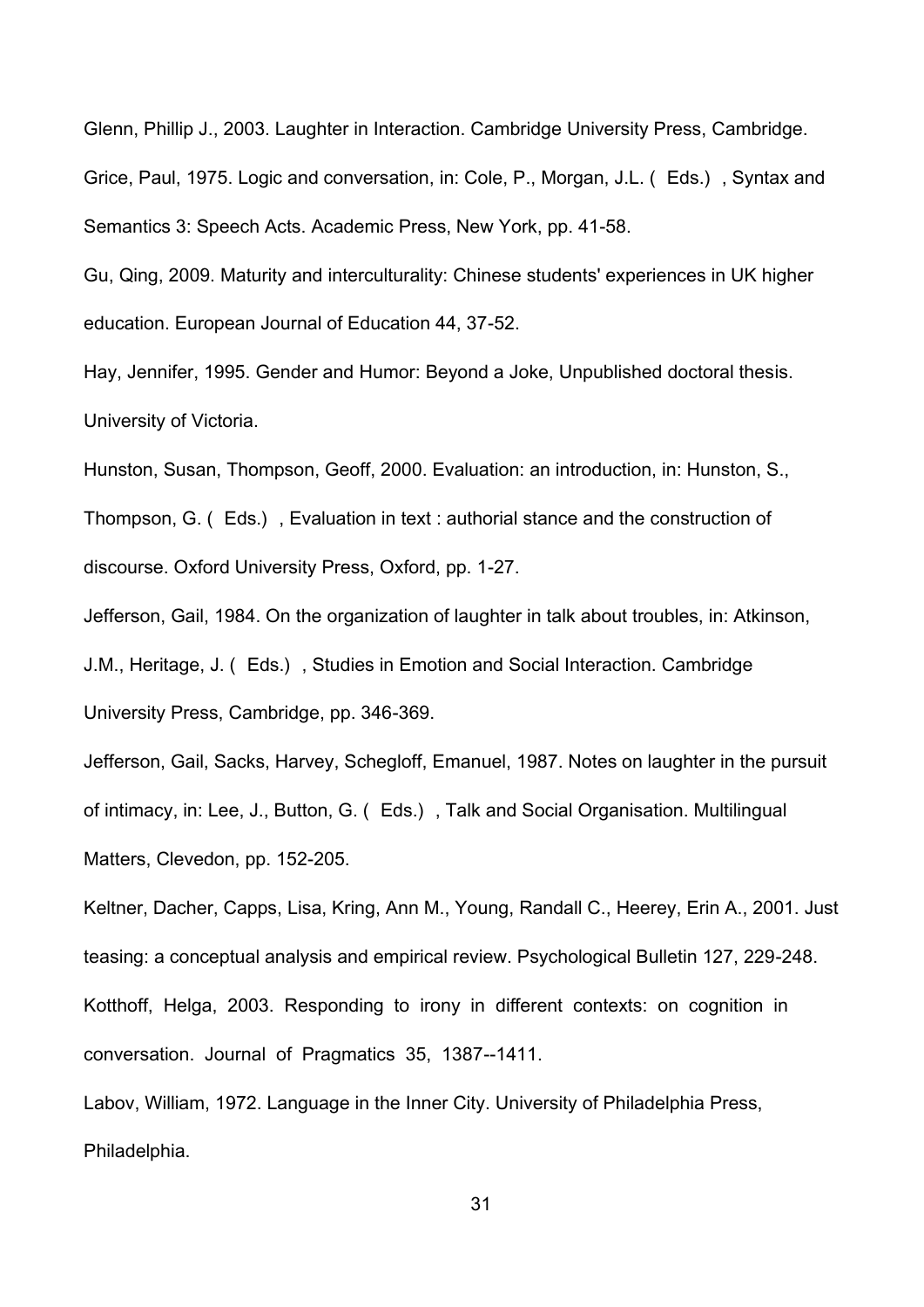Lee, David, 2006. Humor in spoken academic discourse. NUCB Journal of Language Culture and Communication 8, 49-68

Liu, Jie, 2009. From learner passive to learner active? The case of Chinese postgraduate students studying marketing in the UK. International Journal of Management Education 7, 33-40.

Martin, James R., White, Peter R. R., 2005. The Language of Evaluation: Appraisal in English. Palgrave Macmillan, Basingstoke.

Maybin, Janet, Swann, Joan, 2007. Everyday creativity in language: textuality, contextuality, and critique. Applied Linguistics 28, 497-517.

Nesi, Hilary, 2012. Laughter in university lectures. Journal of English for Academic Purposes 11, 79-89.

Norrick, Neal R., 1993. Conversational Joking: Humor in Everyday Talk. Indiana University Press, Bloomington.

Park, Joseph Sung-Yul, 2013. Stance, style, and vocal mimicry. Journal of Pragmatics 53, 84-95.

Partington, Alan, 2006. The Linguistics of Laughter: a Corpus-assisted Study of Laughtertalk. Routledge, London.

Raskin, Victor, 1985. Semantic Mechanisms of Humor. D. Reidel, Boston.

Robson, Sue, Turner, Yvonne, 2007. "Teaching is a co-learning experience"? Academics reflecting on learning and teaching in an "internationalized" faculty. Teaching in Higher Education 12, 41-54.

Spencer-Oatey, Helen, Xiong, Zhao Ning, 2006. Chinese students' psychological and